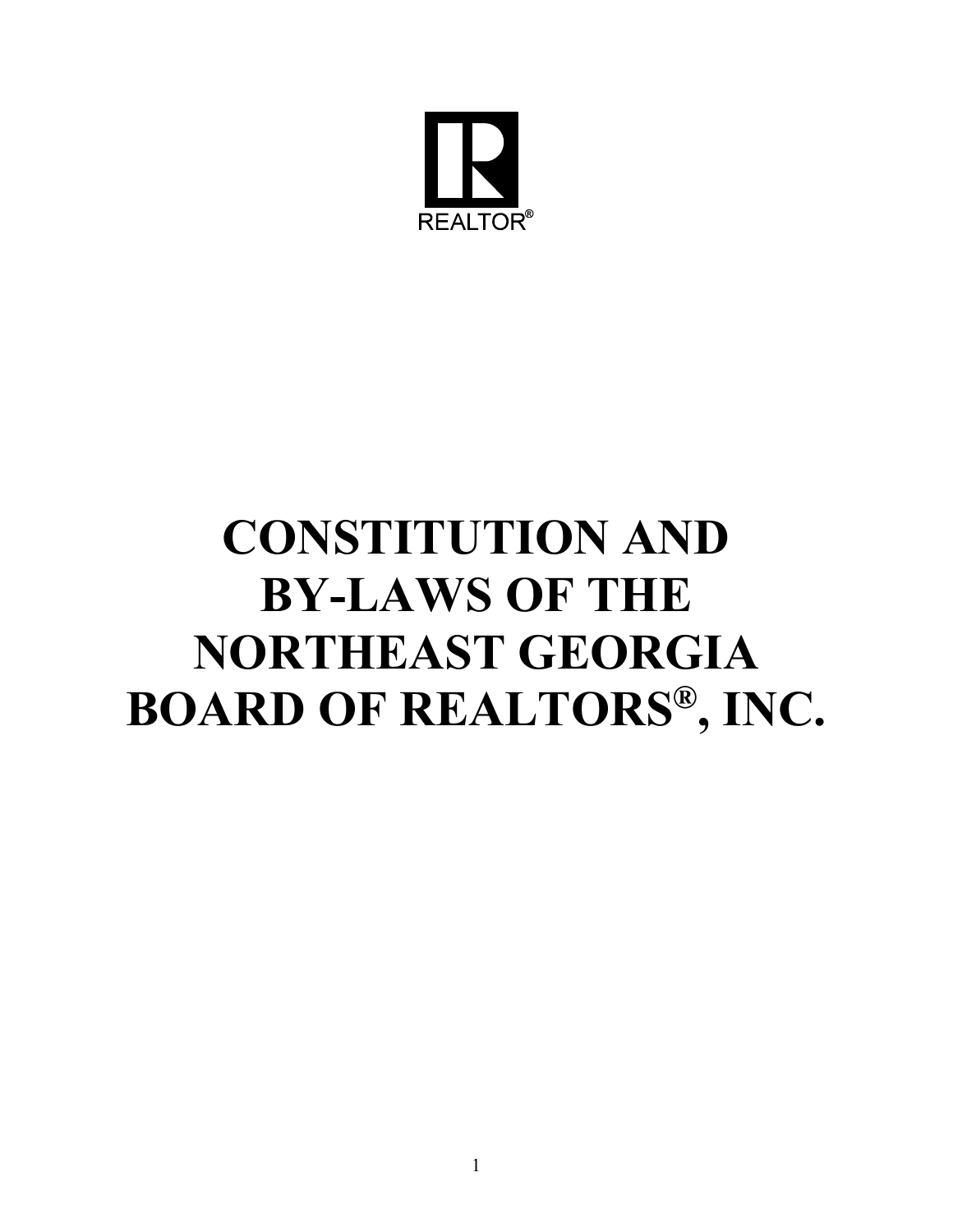## **CONSTITUTION AND BY-LAWS NORTHEAST GEORGIA BOARD OF REALTORS®, INC.**

(Revised and Adopted, January 2022)

#### **ARTICLE I - NAME**

**Section 1. Name**. The name of this organization shall be the NORTHEAST GEORGIA BOARD OF REALTORS®, INC., hereinafter referred to as the "association".

**Section 2. REALTORS®**. Inclusion and retention of the Registered Collective Membership Mark REALTORS in the name of the Association shall be governed by the Constitution and By-Laws of the NATIONAL ASSOCIATION OF REALTORS<sup>®</sup> as from time to time amended.

#### **ARTICLE II – OBJECTIVES**

The objectives of the association are:

**Section 1**. **-** To unite those engaged in the recognized branches of the real estate profession for the purpose of exerting a beneficial influence upon the profession and related interests.

**Section 2**. **-** To promote and maintain high standards of conduct in the real estate profession as expressed in the Code of Ethics of the NATIONAL ASSOCIATION OF REALTORS®.

**Section 3**. **-** To provide a unified medium for real estate owners and those engaged in the real estate profession whereby their interests may be safeguarded and advanced.

**Section 4**. **-** To further the interests of home and other real property ownership.

**Section 5**. **-** To unite those engaged in the real estate profession in this community with the GEORGIA ASSOCIATION OF REALTORS® and the NATIONAL ASSOCIATION OF REALTORS®, thereby furthering their own objectives throughout the state and nation and obtaining the benefits and privileges of membership therein.

**Section 6**. **-** To designate, for the benefit of the public, those individuals authorized to use the terms REALTOR® and REALTORS® as licensed, prescribed, and controlled by the NATIONAL ASSOCIATION OF REALTORS®.

## **ARTICLE III – JURISDICTION**

**Section 1**. **–** The territorial jurisdiction of the Association as a Member of the NATIONAL ASSOCIATION OF REALTORS® is: Towns County, Union County, Fannin County and Gilmer County, Georgia.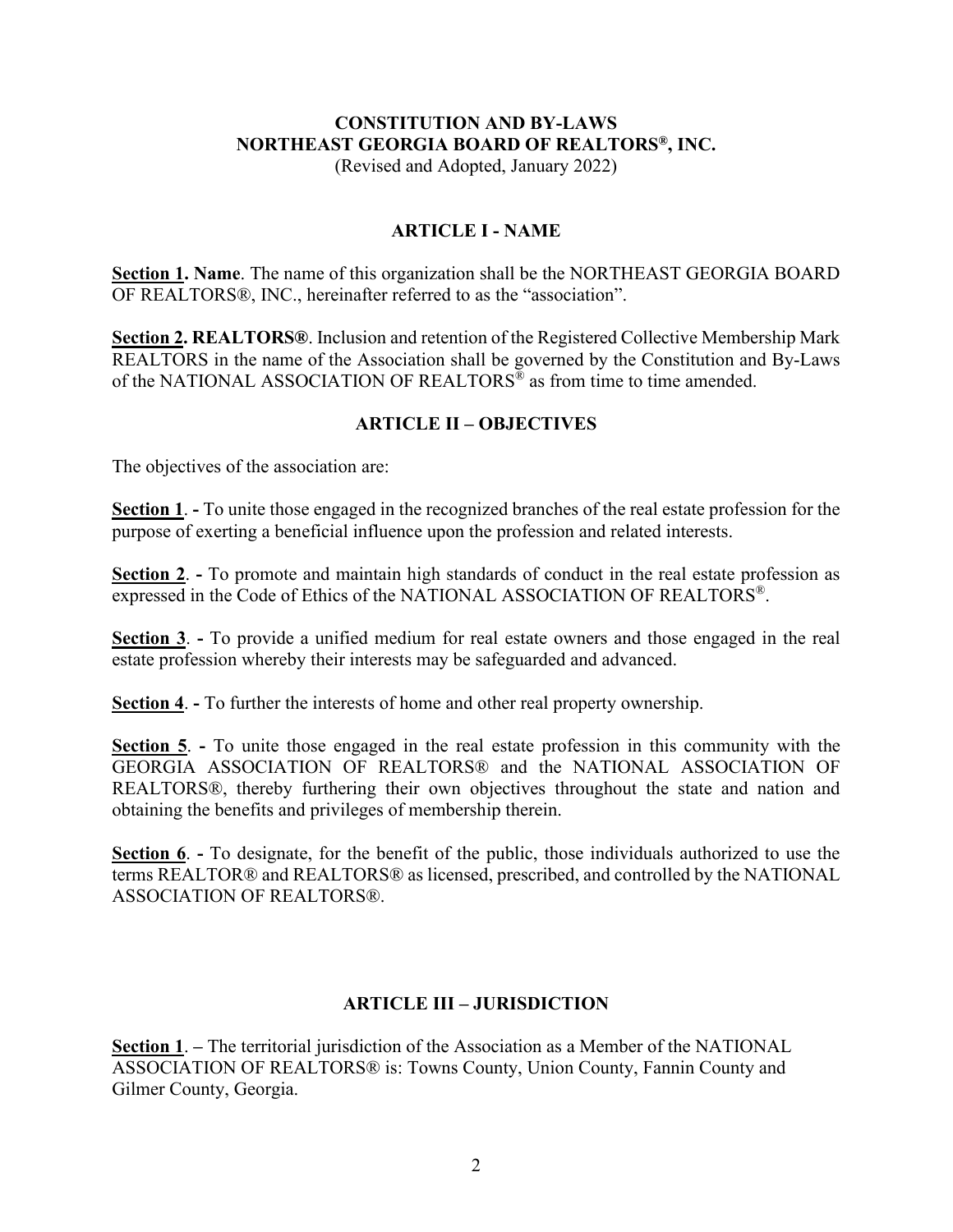**Section 2**. **-** Territorial Jurisdiction is defined to mean:

(a) The right and duty to control the use of the terms REALTOR® and REALTORS®, subject to the conditions set forth in these By-Laws and those of the NATIONAL ASSOCIATION OF REALTORS®, in return for which the Association agrees to protect and safeguard the property rights of the NATIONAL ASSOCIATION in the terms.

#### **ARTICLE IV - MEMBERSHIP**

**Section 1**. **-** There shall be six classes of Members as follows: **(a) REALTOR® Members.** REALTOR® Members, whether primary or secondary shall be:

(l) Individuals who, as sole proprietors, partners, corporate officers, or branch office managers, are engaged actively in the real estate profession, including buying, selling, exchanging, renting or leasing, managing, appraising for others for compensation, counseling, building, developing or subdividing real estate, and who maintain or are associated with an established real estate office in the state of Georgia or a state contiguous thereto. All persons who are partners in a partnership, or all officers in a corporation who are actively engaged in the real estate profession within the state or a state contiguous thereto shall qualify for REALTOR® Membership only, and each is required to hold REALTOR® Membership (except as provided in the following paragraph) in a Association of REALTORS® within the state or a state contiguous thereto unless otherwise qualified for Institute Affiliate Membership as described in Section l (b) of Article IV.

In the case of a real estate firm, partnership, or corporation, whose business activity is substantially all commercial, only those principals actively engaged in the real estate business in connection with the same office, or any other offices within the jurisdiction of the association in which one of the firm's principals holds REALTOR® membership, shall be required to hold REALTOR® membership unless otherwise qualified for Institute Affiliate Membership as described in Section 1 (b) of Article IV.

**NOTE:** REALTOR® members may obtain membership in a "secondary" association in another state.

(2) Individuals who are engaged in the real estate profession other than as sole proprietors, partners, or corporate officers, or branch office managers and are associated with REALTOR® members and meet the qualifications set out in Article V.

(3) Franchise REALTOR® Membership. Corporate officers (who may be licensed or unlicensed) of a real estate brokerage franchise organization with at least one hundred fifty (150) franchisees located within the United States, its insular possessions and the commonwealth of Puerto Rico, elected to membership pursuant to the provisions in the NAR Constitution and By-Laws. Such individuals shall enjoy all the rights, privileges and obligations of REALTOR® membership (including compliance with the Code of Ethics) EXCEPT: obligations related to Association mandated education, meeting attendance, or indoctrination classes or other similar requirements; the right to use the term REALTOR® in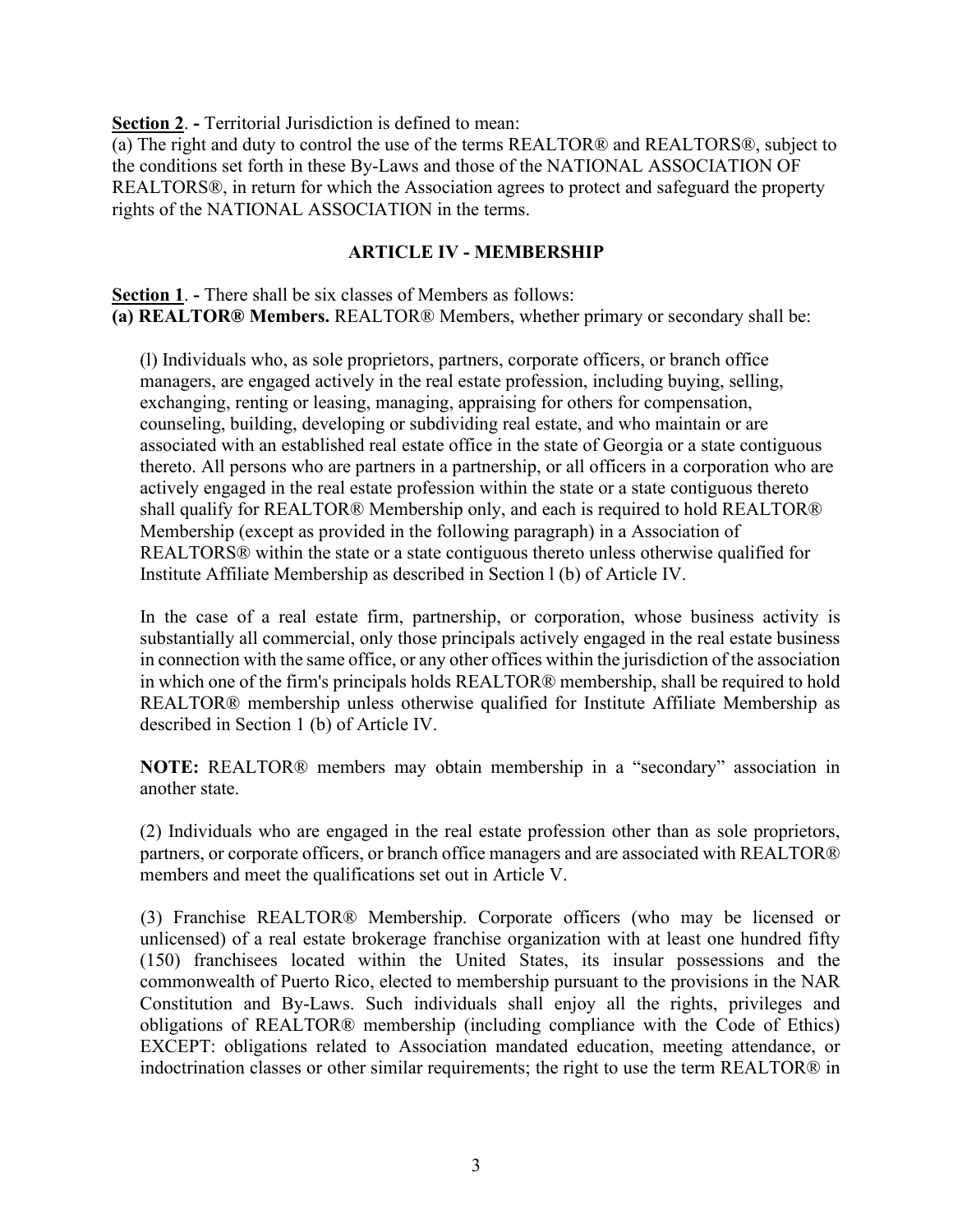connection with their franchise organization's name; the right to hold elective office in the local Association, State Association and National Association.

(4) Primary and secondary REALTOR® Members. An individual is a primary Member if the Association pays state and National dues based on such Member. An individual is a secondary Member if state and National dues are remitted through another Association. One of the principals in a real estate firm must be a designated REALTOR® member of the Association in order for licensees affiliated with the firm to select the Association as their "primary" Association.

(5) Designated REALTOR® Members. Each firm (or office in the case of firms with multiple office locations) shall designate, in writing, one REALTOR® Member who shall be responsible for all duties and obligations of Membership including the obligation to arbitrate ( or to mediate if required by the association) pursuant to Article 17 of the Code of Ethics and the payment of Association dues as established in Article X of the By-Laws. The "Designated REALTOR®" must be a sole proprietor, partner, corporate officer or branch office manager acting on behalf of the firm's principal(s) and must meet all other qualifications for REALTOR® Membership established in Article V, Section 2, of the By-Laws.

**(b) Institute Affiliate Members.** Institute Affiliate Members shall be individuals who hold a professional designation by an Institute, Society, or Council affiliated with the NATIONAL ASSOCIATION OF REALTORS® that addresses a specialty area other than residential brokerage or individuals who otherwise hold a class of membership in such Institute, Society or Council that confers the right to hold office. Any such individual, if otherwise eligible, may elect to hold REALTOR® or REALTOR-ASSOCIATE® membership, subject to payment of applicable dues for such membership.

**(c) Affiliate Members.** Affiliate Members shall be real estate owners and other individuals or firms who, while not engaged in the real estate profession as defined in Paragraphs (a) or (b) of this Section, have interests requiring information concerning real estate, and are in sympathy with the objectives of the Association.

**(d) Public Service Members.** Public Service Members shall be individuals who are interested in the real estate profession as employees of or affiliated with educational, public utility, governmental or other similar organizations, but are not engaged in the real estate profession on their own account or in association with an established real estate business.

**(e) Honorary Members.** Honorary Members shall be individuals not engaged in the real estate profession who have performed notable service for the real estate profession, for the Association or for the public.

**(f) Student Members.** Student Members shall be individuals who are seeking an undergraduate or graduate degree with a specialization or major in real estate at institutions of higher learning, and who have completed at least two years of college and at least one college level course in real estate but are not engaged in the real estate profession on their own account or not associated with an established real estate office.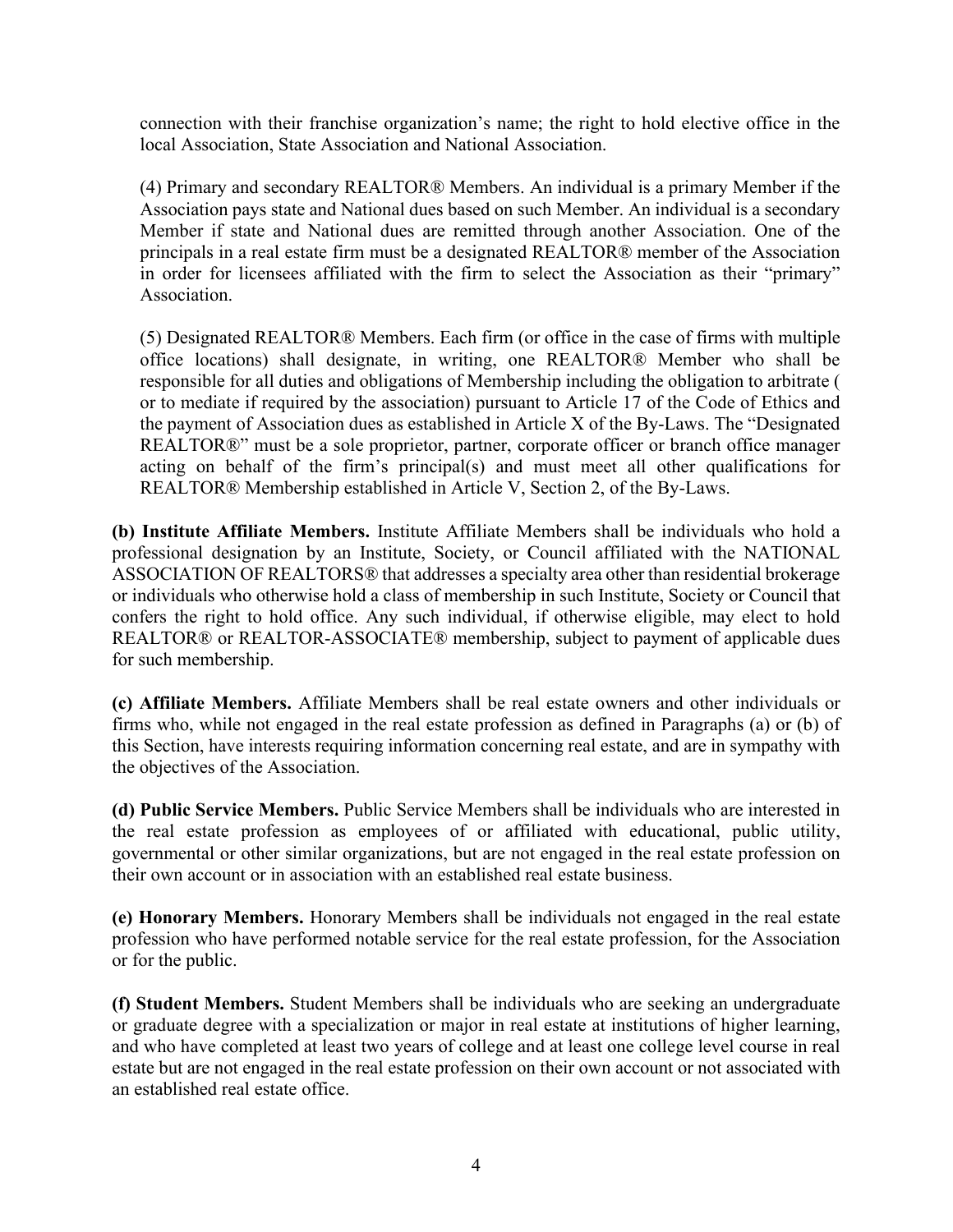#### **ARTICLE V - QUALIFICATION AND ELECTION**

#### **Section 1. Application**

(a) An application for membership shall be made in such manner and form as may be prescribed by the Association of Directors and made available to anyone requesting it. The application form shall contain among the statements to be signed by the applicant (1) that applicant agrees as a condition to membership to thoroughly familiarize himself with the Code of Ethics of the NATIONAL ASSOCIATION OF REALTORS®, the Constitutions, By-Laws, and Rules and Regulations of the Association, the State and National Associations and if elected a Member, will abide by the Constitution and By-Laws, and Rules and Regulations of the Association, State and National Associations, and if a REALTOR® Member, will abide by the Code of Ethics of the NATIONAL ASSOCIATION OF REALTORS® including the obligation to arbitrate controversies arising out of real estate transactions as specified by Article 17 of the Code of Ethics, and as further specified in the Code of Ethics and Arbitration Manual of the NATIONAL ASSOCIATION OF REALTORS®, as from time to time amended, and (2) that applicant consents that the Association, through its Membership Committee or otherwise, may invite and receive information and comment about applicant from any Member or other persons, and that applicant agrees that any information and comment furnished to the Association by any person in response to the invitation shall be conclusively deemed to be "privileged" and not form the basis of any action for slander, libel, or defamation of character. The applicant shall, with the form of application, have access to a copy of the Constitution and By-Laws, Policies, Procedures, and Code of Ethics as referred to above.

#### **Section 2. - Qualification**

(a) An applicant for REALTOR® Membership who is a sole proprietor, partner, corporate officer, or branch office manager of a real estate firm shall supply evidence satisfactory to the Association Office that he/she is actively engaged in the real estate profession and maintains a current, valid real estate broker's or salesperson's license or is licensed or certified by an appropriate state regulatory agency to engage in the appraisal of real property, has a place of business within the state or state contiguous thereto (unless a secondary member), has no record of official sanctions involving unprofessional conduct, no recent or pending bankruptcy, agrees to complete a course of instruction covering the Constitution and By-Laws, and Policies and Procedures of the Association, the Constitution and By-Laws of the State Association, the Constitution and By-Laws and Code of Ethics of the NATIONAL ASSOCIATION OF REALTORS®, and shall agree that if elected to membership, he/she will abide by such Constitutions and By-Laws, Policies and Procedures, and Code of Ethics.

(b) Individuals who are actively engaged in the real estate profession other than as sole proprietors, partners, corporate officers, or branch office managers in order to qualify for REALTOR® Membership, shall at the time of application be associated either as an employee or as an independent contractor with a Designated REALTOR® Member of the Association or a Designated REALTOR® Member of another Association (if a secondary member) and must maintain a current, valid real estate broker's or salesperson's license or be licensed or certified by an appropriate state regulatory agency to engage in the appraisal of real property, shall complete a course of instructions covering the By-Laws, and Policies and Procedures of the Association, the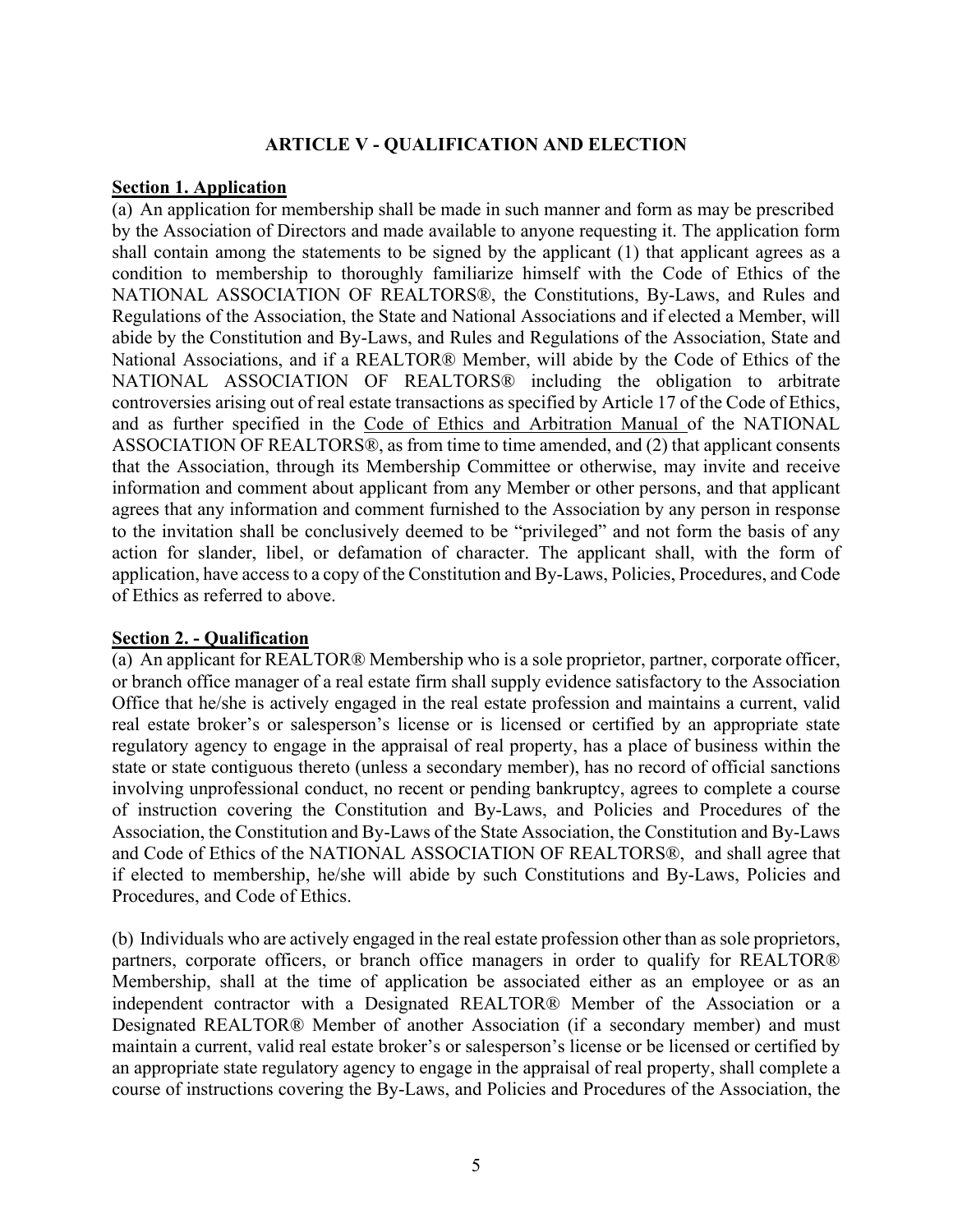By-Laws of the State Association, the Constitution and By-Laws, and Code of Ethics of the NATIONAL ASSOCIATION OF REALTORS®, and shall pass any reasonable and nondiscriminatory written examinations thereon as may be required, and shall agree, in writing, that if elected to membership, he/she will abide by such Constitution, Bylaws, rules and regulations, and the Code of Ethics.

## **Section 3. - Election**

The procedure for election to membership shall be as follows:

(a) The chief staff executive (or duly authorized designee) shall determine whether the applicant is applying for the appropriate class of membership. If the association has adopted provisional membership, applicants for REALTOR® membership may be granted provisional membership immediately upon submission of a completed application form and remittance of applicable association dues and any application fee. Provisional members shall be considered REALTORS® and shall be subject to all of the same privileges and obligations of membership. Provisional membership is granted subject to final review of the application by the board of directors.

(b) If the board of directors determines that the individual does not meet all of the qualifications for membership as established in the association's Bylaws, or, if the individual does not satisfy all of the requirements of membership (for example, completion of a mandatory orientation program) within 120 days from the association's receipt of their application, membership may, at the discretion of the board of directors, be terminated. The board of directors shall vote on the applicant's eligibility for membership. If the applicant receives a majority vote of the board of directors, he/she shall be declared elected to membership and shall be advised by written notice.

(c) The board of directors may not reject an application without providing the applicant with advance notice of the findings, an opportunity to appear before the board of directors, to call witnesses on his/her behalf, to be represented by counsel, and to make such statements as he/she deems relevant. The board of directors may also have counsel present. The board of directors shall require that written minutes be made of any hearing before it or may electronically or mechanically record the proceedings.

(d) If the board of directors determines that the application should be rejected, it shall record its reasons with the chief staff executive (or duly authorized designee). If the board of directors believes that denial of membership to the applicant may become the basis of litigation and a claim of damage by the applicant, it may specify that denial shall become effective upon entry in a suit by the association for a declaratory judgment by a court of competent jurisdiction of a final judgment declaring that the rejection violates no rights of the applicant.

#### **Section 4. – New Member Code of Ethics Orientation**

Applicants for REALTOR® membership and provisional REALTOR® members (where applicable) shall complete an orientation program on the Code of Ethics of not less than two hours and thirty minutes of instructional time. This requirement does not apply to applicants for REALTOR® membership or provisional members who have completed comparable orientation in another association, provided that REALTOR® membership has been continuous, or that any break in membership is for one year or less.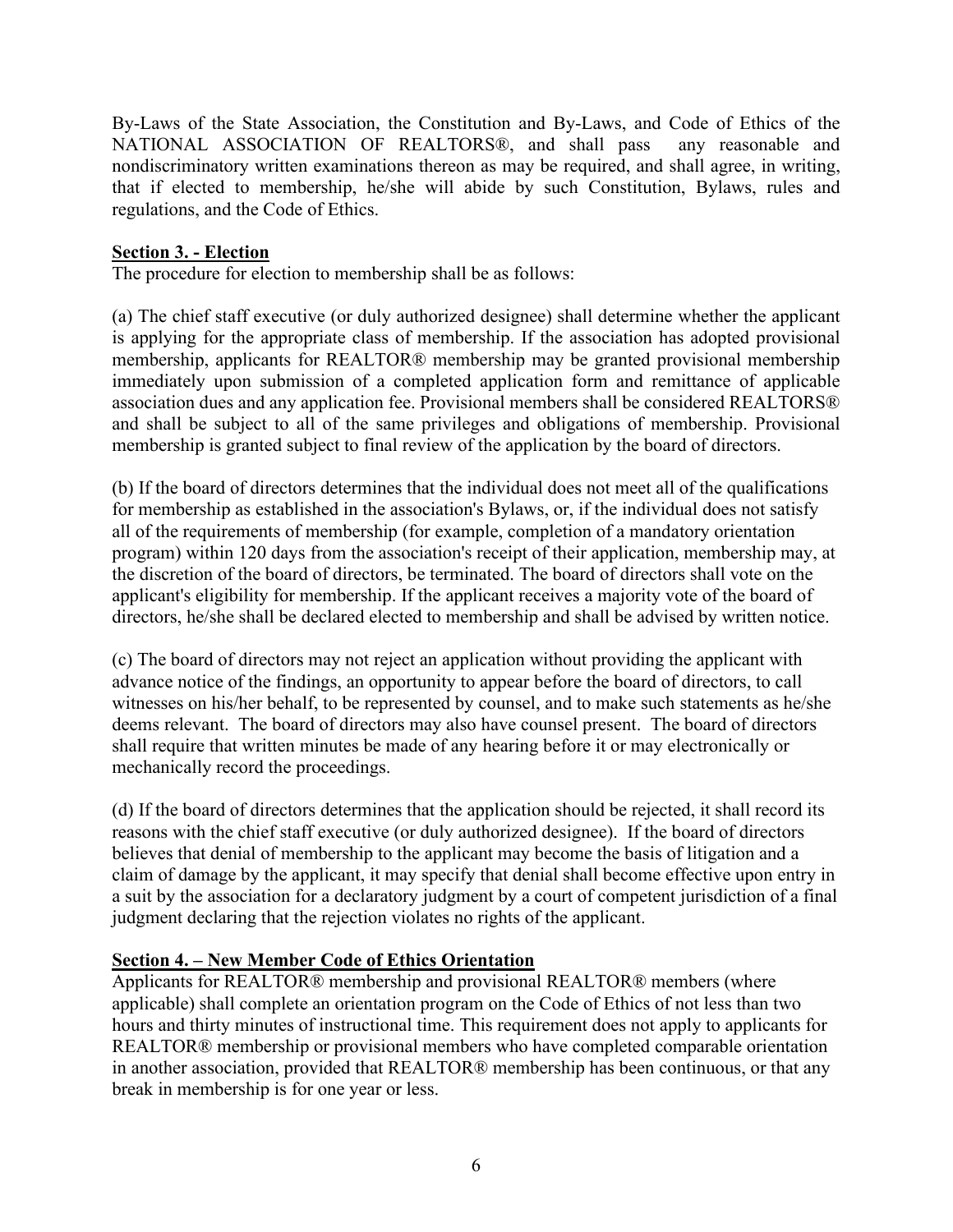Failure to satisfy this requirement within 120 days of the date of application (or, alternatively, the date that provisional membership was granted), will result in denial of the membership application or termination of provisional membership.

## disci

## **Section 5. –Continuing REALTOR® Code of Ethics Training**

Effective January 1, 2019, through December 31, 2021, and for successive three (3) year periods thereafter, each REALTOR® member of the association (with the exception of REALTOR® members granted REALTOR® Emeritus status by the National Association) shall be required to complete ethics training of not less than two (2) hours and thirty (30) minutes of instructional time. This requirement will be satisfied upon presentation of documentation that the member has completed a course of instruction conducted by this or another REALTOR® association, the State Association of REALTORS®, the NATIONAL ASSOCIATION OF REALTORS®, which meets the learning objectives and minimum criteria established by the NATIONAL ASSOCIATION OF REALTORS® from time to time. REALTOR® members who have completed training as a requirement of membership in another association and REALTOR® members who have completed the New Member Code of Ethics Orientation during any three (3) year cycle shall not be required to complete additional ethics training until a new three (3) year cycle commences.

Failure to satisfy the required periodic ethics training shall be considered a violation of a membership duty. Failure to meet the requirement in any three (3) year cycle will result in suspension of membership for the first two months (January and February) of the year following the end of any three (3) year cycle or until the requirement is met, whichever occurs sooner. On March 1 of that year, the membership of a member who is still suspended as of that date will be automatically terminated.

## **Section 6. Status Changes**

(a) A REALTOR® who changes the conditions under which he holds membership shall be required to provide written notification to the Association within thirty (30) days A REALTOR® (non-principal) who becomes a principal in the firm with which he has been licensed or, alternatively, becomes a principal in a new firm which will be comprised of REALTOR® principals may be required to satisfy any previously unsatisfied membership requirements applicable to REALTOR® (principal) Members but shall, during the period of transition from one status of membership to another, be subject to all of the privileges and obligations of a REALTOR® (principal). If the REALTOR® (non-principal) does not satisfy the requirements established in these Bylaws for the category of membership to which they have transferred within thirty (30) days of the date they advised the Association of their change in status, their new membership application will terminate automatically unless otherwise so directed by the Association of Directors.

A REALTOR® (or REALTOR-ASSOCIATE®, where applicable) who is transferring their license from one firm comprised of REALTOR® principals to another firm comprised of REALTOR® principals shall be subject to all of the privileges and obligations of membership during the period of transition. If the transfer is not completed within thirty (30) days of the date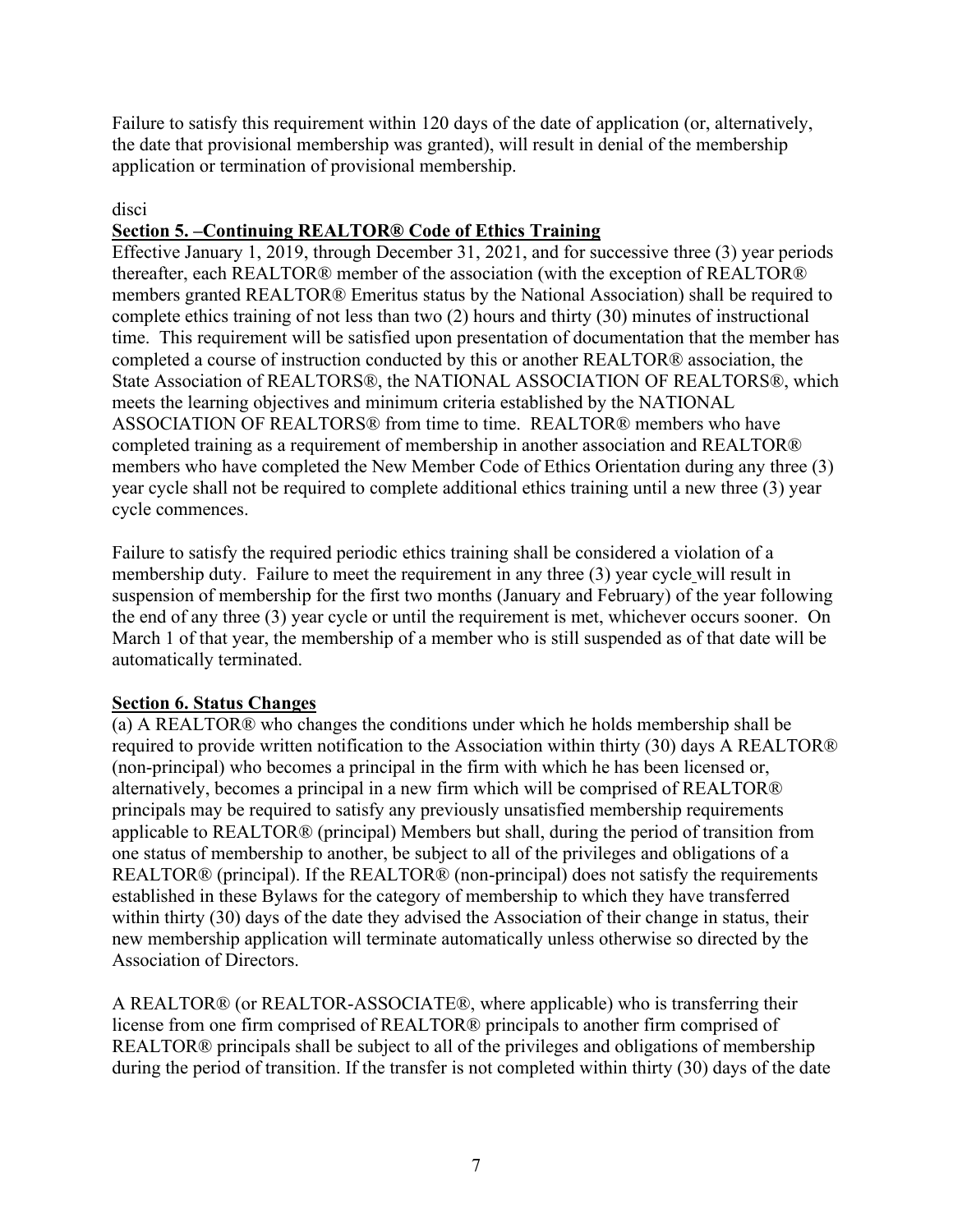the association is advised of the disaffiliation with the current firm, membership will terminate automatically unless otherwise so directed by the Association of Directors.

The Board of Directors, at its discretion, may waive any qualification, which the applicant has already fulfilled in accordance with the Association's By-Laws.

- (a) Any application fee related to a change in membership status shall be reduced by an amount equal to any application fee previously paid by the applicant.
- (b) Dues shall be prorated from the first day of the month, in which the member is notified of election by the Association of Directors and shall be based on the new membership status for the remainder of the year.

## **ARTICLE VI – PRIVILEGES AND OBLIGATIONS**

**Section 1**. **-** The Privileges and obligations of Members, in addition of those otherwise provided in this By-Laws, shall be specified in this Article.

**Section 2. -** Any Member of the Association may be reprimanded, fined, placed on probation, suspended, or expelled by the board of Directors for a violation of these By-Laws, and Association rules and regulation, not inconsistent with these By-Laws, after a hearing, as provided by NAR'S Code of Ethics and Arbitration Manual. Although members other than REALTORS® are not subject to the Code of Ethics, nor its enforcement by the Association, such Members are encouraged to abide by the principles established in the Code of Ethics of the NATIONAL ASSOCIATION OF REALTORS® and conduct their business and professional practices accordingly. Further, Members other than REALTORS® may, upon recommendation of the Membership Committee, or upon recommendation by a hearing panel of the Professional Standards Committee, be subject to discipline as described above, for any conduct, which in the opinion of the Board of Directors, applied on a non-discriminatory basis, reflects adversely on the term REALTOR® or REALTORS®, and the real estate industry, or from conduct that is inconsistent with or adverse to the objectives and purposes of the local Association, State Association, and NATIONAL ASSOCIATION OF REALTORS®.

**Section 3**. **-** Any REALTOR® member of the Association may be disciplined by the board of Directors for violations of the Code of Ethics or other duties of membership, after a hearing as described in the Code of Ethics and Arbitration Manual of the association, provided that the discipline imposed is consistent with the discipline authorized by the Professional Standards Committee of the NATIONAL ASSOCIATION OF REALTORS® as set forth in the Code of Ethics and Arbitration Manual of the National Association.

**Section 4. -** Resignations of members shall become effective when received in writing by the association, provided, however, that if any member submitting the resignation is indebted to the association for dues, fees, fines, or other assessments of the association or any of its services, departments, divisions, or subsidiaries, the association may condition the right of the resigning member to reapply for membership upon payment in full of all such monies owed.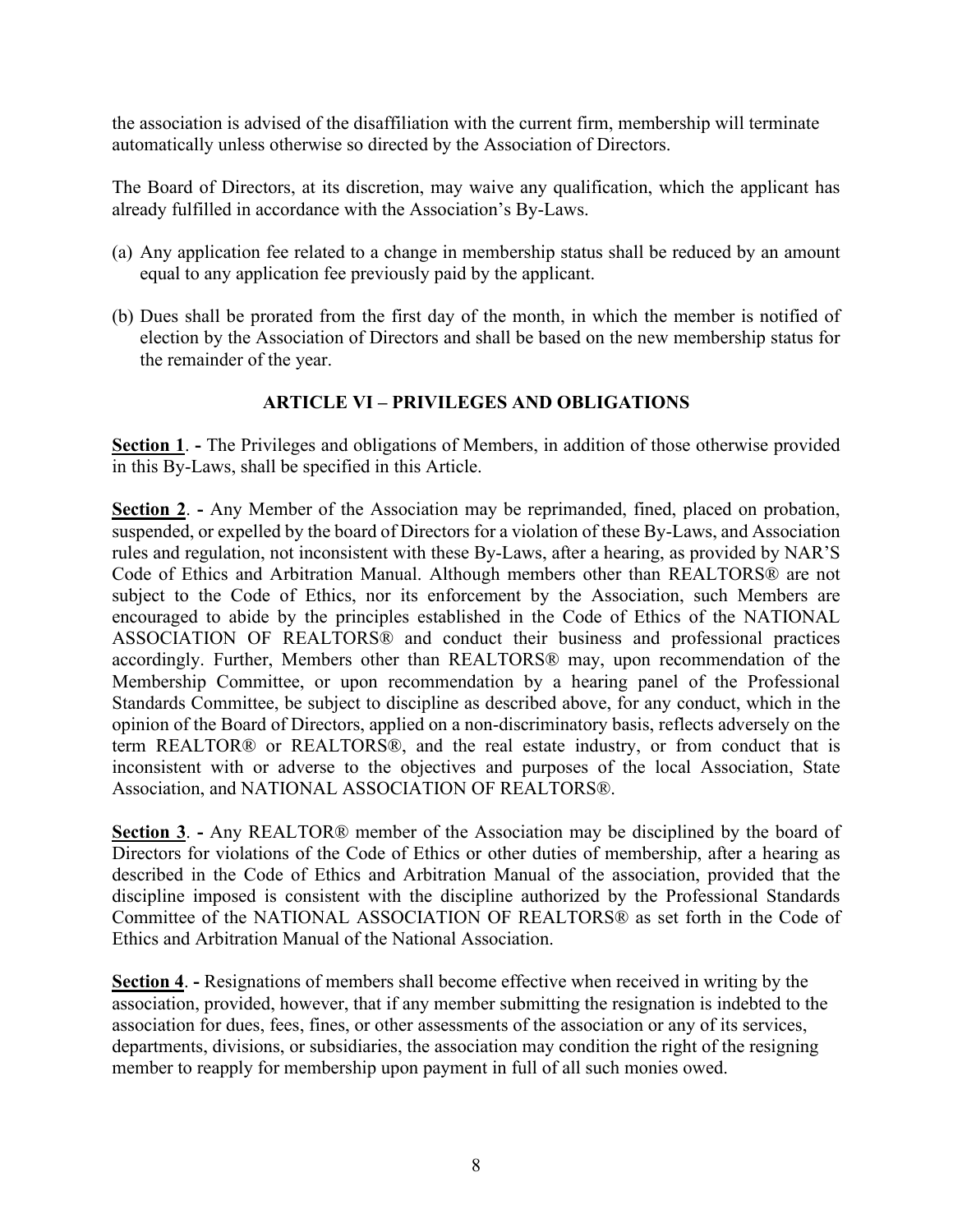**Section 5**. **-** If a member resigns from the association or otherwise causes membership to terminate with an ethics complaint pending, the complaint shall be processed until the decision of the association with respect to disposition of the complaint is final by this association (if respondent does not hold membership in any other association) or by any other association in which the respondent continues to hold membership. If an ethics respondent resigns or otherwise causes membership in all Boards to terminate before an ethics complaint is filed alleging unethical conduct occurred while the respondent was a REALTOR®, the complaint, once filed, shall be processed until the decision of the association with respect to disposition of the complaint is final. In any instance where an ethics hearing is held subsequent to an ethic respondent's resignation or membership termination, any discipline ratified by the Board of Directors shall be held in abeyance until such time as the respondent rejoins an association of REALTORS®.

(a) If a member resigns or otherwise causes membership to terminate, the duty to submit to arbitration continues in effect even after membership lapses or is terminated, provided that the dispute arose while the former member was a REALTOR®

**Section 6**. REALTOR® Members. REALTOR® Members, whether primary or secondary, in good standing are entitled to vote and to hold elective office in the Association; and may use the term REALTOR. For purposes of this section, the term "good standing" means the member satisfies the "Obligations of REALTOR® Members", is current with all financial and disciplinary obligations to the association and MLS, has completed any new member requirements, and complies with NAR's trademark rules.

It shall be the duty and responsibility of every REALTOR® member of this association to safeguard and promote the standards, interests, and welfare of the association and the real estate profession., and to protect against conduct that may cause a lack of public confidence in the real estate profession or in REALTORS®. REALTOR® members also must abide by the governing documents and the policies of the association, the State Association, and the NATIONAL ASSOCIATION OF REALTORS as well as the Code of Ethics of the NATIONAL ASSOCIATION OF REALTORS®, including the duty to arbitrate controversies arising out of real estate transactions as specified by Article 17 of the Code of Ethics, and in accordance with the procedures set forth in the Code of Ethics and Arbitration Manual.

Every REALTOR® member shall maintain a high level of integrity and adhere to the association's membership criteria. Any violent act or threat of violence to person or property, hateful conduct, or acts of moral turpitude impacting the public shall not be tolerated and may be cause for disciplinary action, up to and including termination of membership.

(a) If a REALTOR® member is a sole proprietor in a firm, a partner in a partnership or an officer in a corporation and is suspended or expelled, the firm, partnership, or corporation shall not use the terms REALTOR® or REALTORS® in connection with its business during the period of suspension, or until readmission to REALTOR® membership, or unless connection with the firm, partnership, or corporation is severed, whichever may apply. The membership of all other principals, partners, or corporate officers shall suspend or terminate during the period of suspension of the disciplined member, or until readmission of the disciplined member, or unless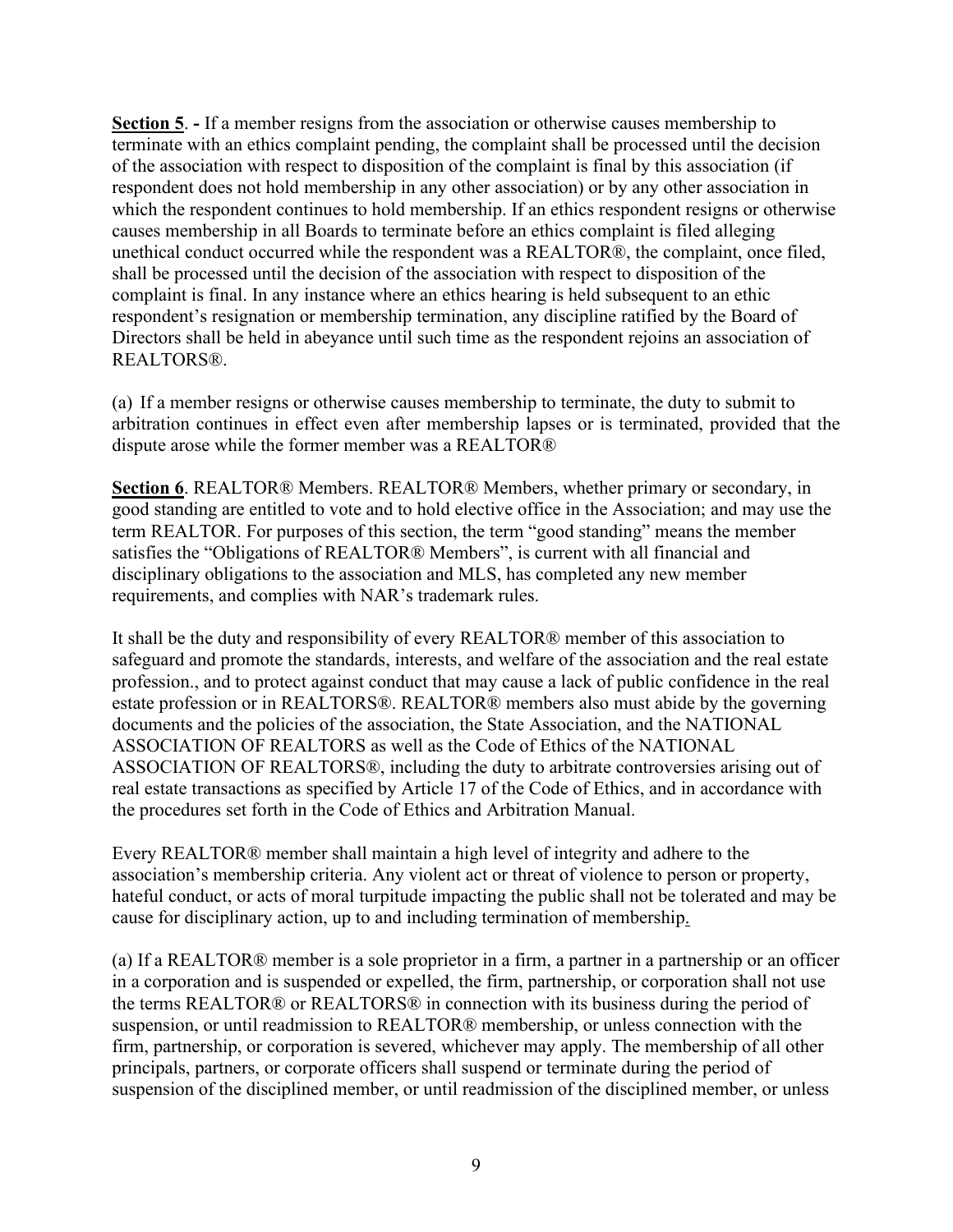connection of the disciplined member with the firm, partnership, or corporation is severed, whichever may apply. Further, the membership of REALTORS® other than principals who are employed by or affiliated as independent contractors with the disciplined member shall suspend or terminate during the period of suspension of the disciplined member or until readmission of the disciplined member or until connection of the disciplined member with the firm, partnership, or corporation is severed, or unless the REALTOR® member (non-principal) elects to sever his/her connection with the REALTOR® and affiliate with another REALTOR® member in good standing in the association, whichever may apply.

If a REALTOR Member who is other than a principal in the firm, partnership, or corporation is suspended or expelled, the use of the terms REALTOR® or REALTORS® by the firm, partnership, or corporation shall not be affected.

(b) In any action taken against a REALTOR® Member for suspension or expulsion under Section 6(a) hereof, notice of such action shall be given to all REALTORS® employed by or affiliated as independent contractors with such REALTOR® Member and they shall be advised that the provisions of Article VI, Section 6(a) shall apply.

**Section 7**. Institute Affiliate Members. Institute Affiliate Members shall have rights and privileges and be subject to obligations prescribed by the Association of Directors consistent with the Constitution and By-Laws of the NATIONAL ASSOCIATION OF REALTORS®.

**Section 8**. Affiliate Members. Affiliate Members shall have rights and privileges and be subject to obligations prescribed by the Board of Directors.

**Section 9**. Public Service Members. Public Service Members shall have rights and privileges and be subject to obligations prescribed by the Board of Directors.

**Section 10**. Honorary Members. Honorary Membership shall confer only the right to attend meetings and participate in discussions.

**Section 11**. Student Members. Student Members shall have rights and privileges and be subject to obligations prescribed by the Association of Directors.

**Section 12**. Certification by REALTOR®. "Designated" REALTOR® Members of the Association shall provide to the Association Office during the dues billing process that occurs near the end of each year, a complete listing of all individuals licensed or certified in the REALTOR®s office(s) and shall designate a primary Board for each individual who holds membership. Designated REALTORS® shall also identify any non-member licensees in the REALTOR®s office(s) and if Designated REALTOR® dues have been paid to another Board based on said non-member licensees, the Designated REALTOR® shall identify the Board to which dues have been remitted. These declarations shall be used for the purposes of calculating dues under Article X, Section 2 (a) of the By-Laws. "Designated" REALTOR® Members shall also notify the Board of any additional individual(s) licensed or certified with the firm(s) within thirty (30) days of the date of affiliation or severance of the individual.

**Section 13**. **Harassment**. Any member of the association may be reprimanded, placed on probation, suspended or expelled for harassment of an association or MLS employee or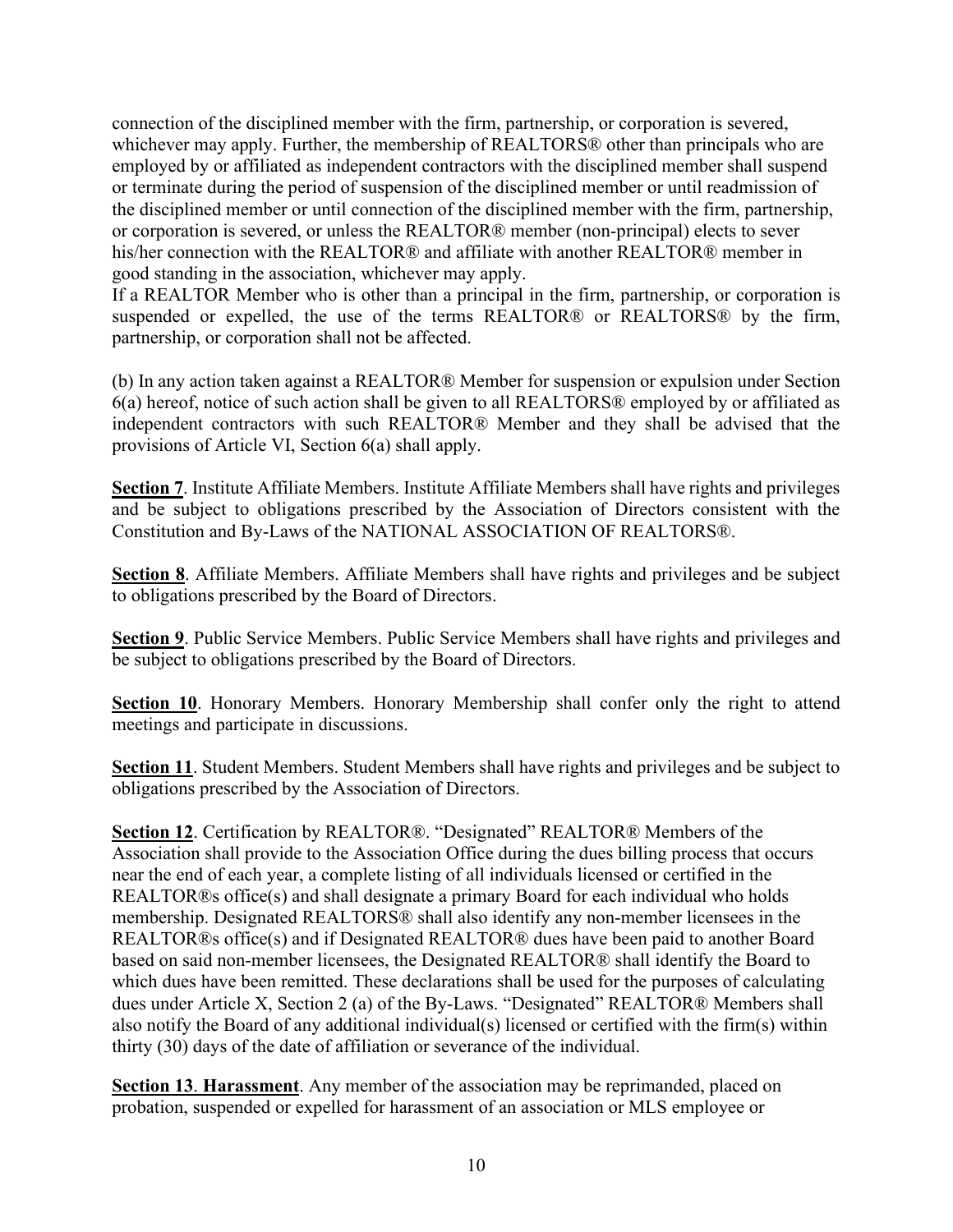Association Officer or Director or committee member after an investigation in accordance with the procedures of the association. As used in this Section, harassment means any verbal or physical conduct including threatening or obscene language, unwelcome sexual advances, stalking, actions including strikes, shoves, kicks, or other similar physical contact, or threats to do the same, or any other conduct with the purpose or effect of unreasonably interfering with an individual's work performance by creating a hostile, intimidating or offensive work environment. The decision of the appropriate disciplinary action to be taken shall be made by the investigator team comprised of the President, President-Elect, and/or First-Vice President, and one member of the Board of Directors selected by the highest-ranking officer not named in the complaint, upon consultation with counsel for the association. Disciplinary action may include any sanction authorized in the association's Code of Ethics and Arbitration Manual. If the complaint names the President, President-Elect or First Vice-President, they may not participate in the proceedings and shall be replaced by the Immediate Past-President or, alternatively, by another member of the Association of Directors selected by the highest-ranking officer not named in the complaint.

#### **ARTICLE VII - PROFESSIONAL STANDARDS AND ARBITRATION**

**Section 1**. The responsibility of the association and of association members relating to the enforcement of the Code of Ethics, the disciplining of members, and the arbitration of disputes, and the organization and procedures incident thereto, shall be governed by the Code of Ethics and Arbitration Manual of the NATIONAL ASSOCIATION OF REALTORS®, as amended from time to time, which is by this reference incorporated into these Bylaws, provided, however, that any provision deemed inconsistent with state law shall be deleted or amended to comply with state law.

**Section 2**. It shall be the duty and responsibility of every REALTOR® of this Association to abide by the Constitution and By-Laws, and the Policies and Procedures of the Association, the Constitution and By-Laws of the State Association, the Constitution and By-Laws of the NATIONAL ASSOCIATION OF REALTORS®, and to abide by the Code of Ethics of the NATIONAL ASSOCIATION OF REALTORS®, including the duty to arbitrate controversies arising out of real estate transaction as specified by Article 17 of the Code of Ethics, and as further defined and in accordance with the procedure set forth in the Code of Ethics and Arbitration Manual of this Association, as from time to time amended.

**Section 3**. The enforcement of the Code of Ethics, the disciplining of Members, the arbitration of disputes, and the organization and procedures incident thereto shall be carried out by the Georgia Association of REALTORS® and shall be governed by the Code of Ethics and Arbitration Manual of the National Association of REALTORS® and the signed agreements between the Georgia Association of REALTORS® and the Northeast Georgia Association of REALTORS®.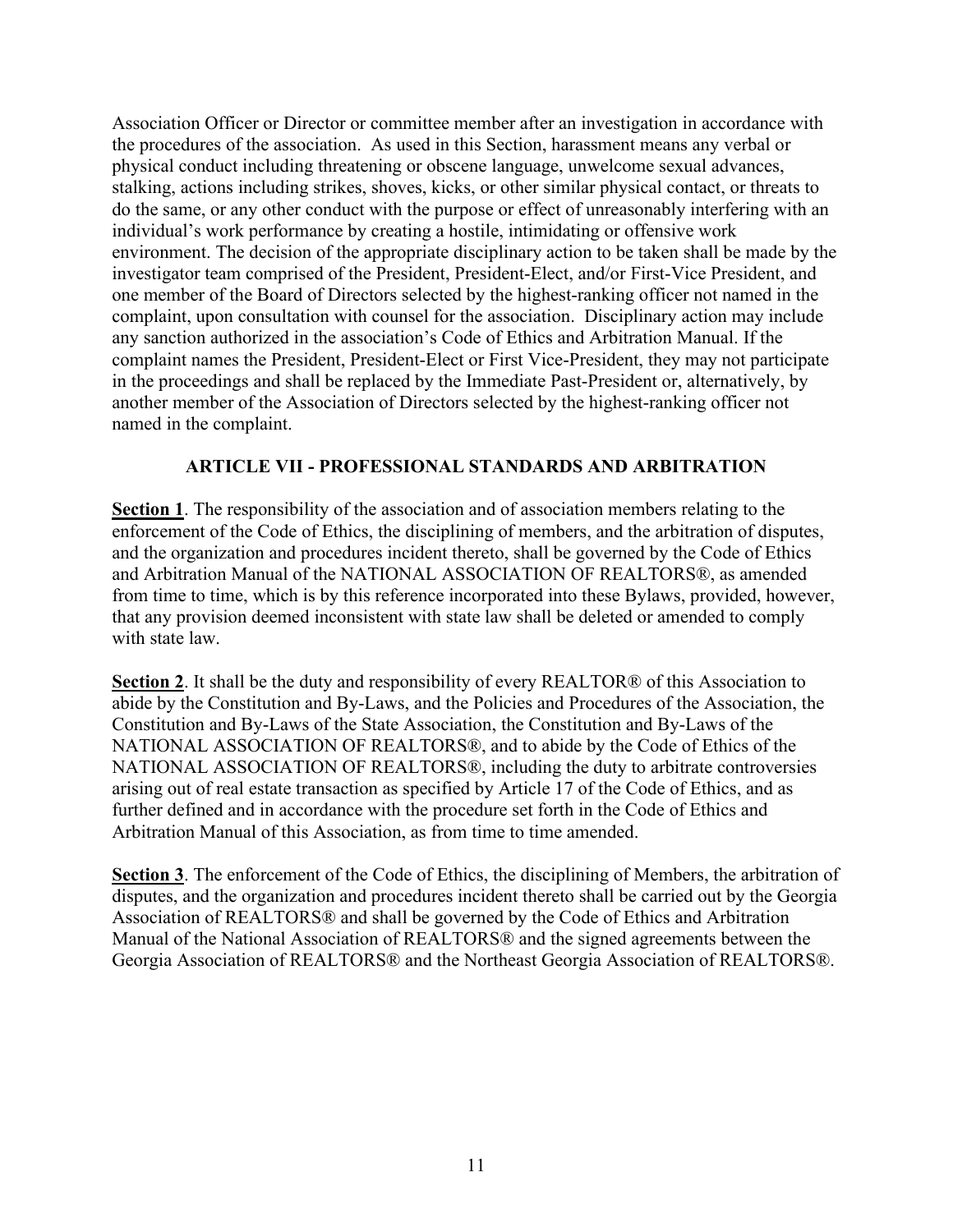#### **ARTICLE VIII - USE OF THE TERMS: REALTOR® AND REALTORS®**

**Section 1**. Use of the terms REALTOR® and REALTORS® by Members shall, at all times, be subject to the provisions of the Constitution and By-Laws of the NATIONAL ASSOCIATION OF REALTORS® and to the Rules and Regulations prescribed by its Board of Directors. The Association shall have the authority to control, jointly and in full cooperation with the NATIONAL ASSOCIATION OF REALTORS®, use of the terms within its jurisdiction. Any misuse of the terms by members is a violation of a membership duty and may subject members to disciplinary action by the Association of Directors after a hearing as provided for in the association's Code of Ethics and Arbitration Manual.

**Section 2**. REALTOR® Members of the Association shall have the privilege of using the terms REALTOR® and REALTORS® in connection with their places of business within the state or a state contiguous thereto so long as they remain REALTOR® Members in good standing. No other class of Members shall have this privilege.

**Section 3**. A REALTOR® Member who is a principal of a real estate firm, partnership, or corporation may use the terms REALTOR® and REALTORS® only if all the principals of such firm, partnership, or corporation who are actively engaged in the real estate profession within the state or a state contiguous thereto are REALTOR® Members or Institute Affiliate Members as described in Section 1 (b) of Article IV.

(a) In the case of a REALTOR® member who is a principal of a real estate firm, partnership, or corporation whose business activity is substantially all commercial, the right to use the term REALTOR® or REALTORS® shall be limited to office locations in which a principal, partner, corporate officer, or branch office manager of the firm, partnership, or corporation holds REALTOR® membership. If a firm, partnership, or corporation operates additional places of business in which no principal, partner, corporate officer, or branch office manager holds REALTOR® membership, the term REALTOR® or REALTORS® may not be used in any reference to those additional places of business.

**Section 4**. Institute Affiliate Members shall not use the terms REALTOR® or REALTORS®, or the imprint of the emblem seal of the NATIONAL ASSOCIATION OF REALTORS®.

## **ARTICLE IX - STATE AND NATIONAL MEMBERSHIPS**

**Section 1**. The Association shall be a Member of the NATIONAL ASSOCIATION OF REALTORS and the Georgia Association of REALTORS. By reason of the Association's Membership, each REALTOR Member of the Member Association shall be entitled to membership in the NATIONAL ASSOCIATION OF REALTORS and the Georgia Association of REALTORS without further payment of dues. The Association shall continue as a Member of the State and National Associations, unless by a majority vote of all of its REALTOR Members, decision is made to withdraw, in which case, the State and National Associations shall be notified at least one month in advance of the date designated for the termination of such membership.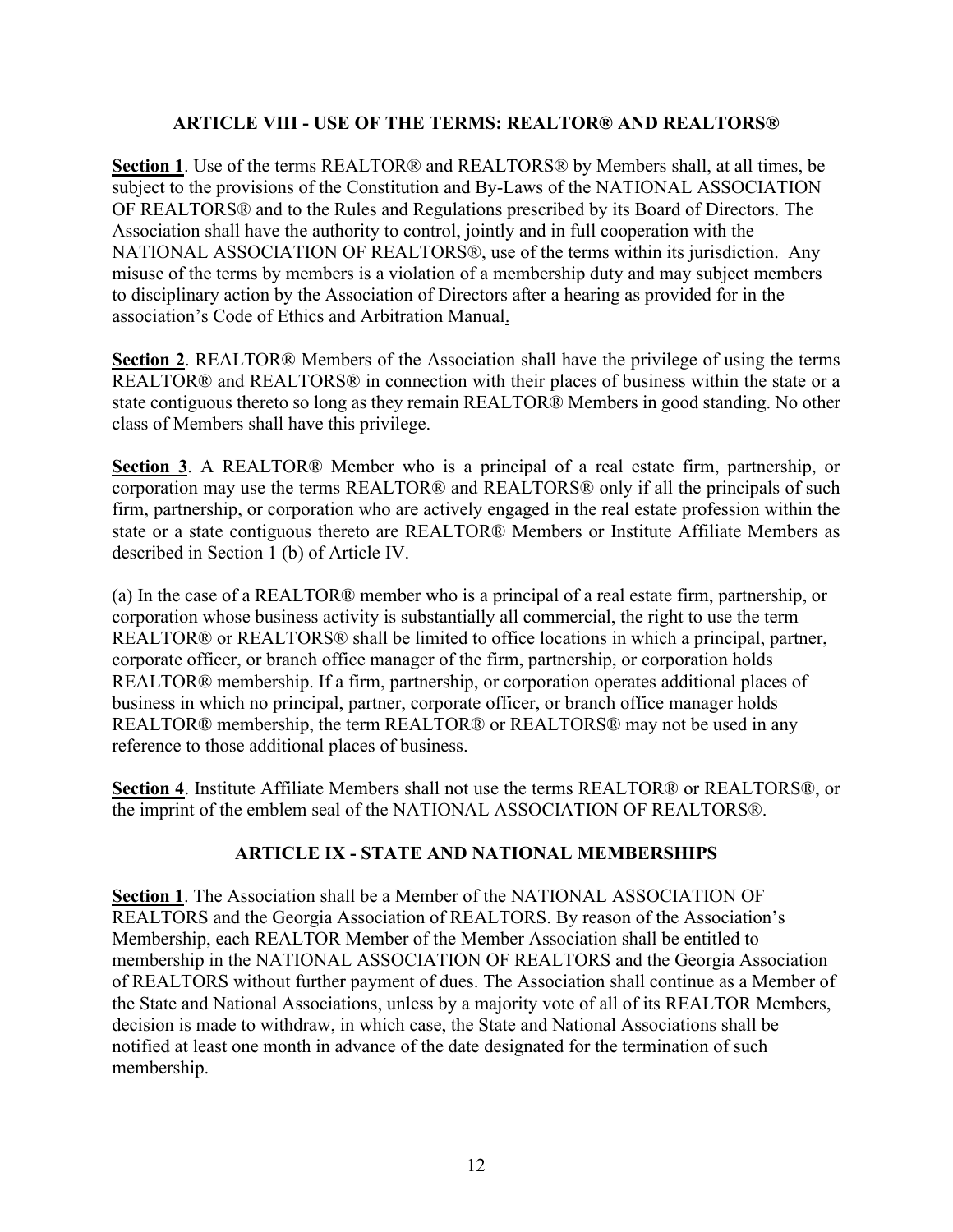**Section 2**. The Association recognizes the exclusive property rights of the NATIONAL ASSOCIATION OF REALTORS® in the terms REALTOR® and REALTORS®. The Association shall discontinue use of the terms in any form in its name, upon ceasing to be a Member of the National Association, or upon a determination by the Association of Directors of the National Association that it has violated the conditions imposed upon the terms.

**Section 3**. The Association adopts the Code of Ethics of the NATIONAL ASSOCIATION OF REALTORS® and agrees to enforce the code among its REALTOR® Members. The Association and all of its Members agree to abide by the Constitution and By-Laws, Policies and Procedures, and policies of the National Association and the Georgia Association of REALTORS®.

## **ARTICLE X - DUES AND ASSESSMENTS**

**Section 1. Application Fee**. The board of Directors may adopt an application fee for REALTOR® Membership in a reasonable amount, not exceeding three times the amount of the annual dues for REALTOR® Membership, which shall be required to accompany each application for REALTOR® Membership and which shall become the property of the Association upon final approval of the application.

**Section 2. Dues**. The annual dues of each Designated REALTOR® Member shall be in such amount as established annually by the board of Directors, plus additional amount to be established annually by the board of Directors times the number of real estate salespersons and licensed or certified appraisers who (1) are employed by or affiliated as Independent Contractors, or who are otherwise directly or indirectly licensed with such REALTOR® Member, and (2) are not REALTOR® Members of any Association in the state or a state contiguous thereto or Institute Affiliate Members of the Association. In calculating the dues payable to the Association by a Designated REALTOR® Member, non-member licensees as defined in Section 2 (a), (1) and (2) of this Article shall not be included in the computation of dues if the Designated REALTOR® has paid dues based on said non-member licensees in another Association in the state or state contiguous thereto, provided the Designated REALTOR® notifies the Association in writing of the identity of the Association to which dues have been remitted. In the case of a Designated REALTOR® Member in a firm, partnership, or corporation whose business activity is substantially all commercial, any assessments for non-member licensees shall be limited to licensees affiliated with the Designated REALTOR® (as defined in (1) and (2) of this paragraph) in the office where the Designated REALTOR® holds membership, and any other offices of the firm located within the jurisdiction of this association.

(1) For the purpose of this Section, a REALTOR® Member of a Member Association shall be held to be any Member who has a place or places of business within the state or a state contiguous thereto and who, as a principal, partner, corporate officer or branch office manager of a real estate firm, partnership, or corporation, is actively engaged in the real estate profession as defined in Article III, Section 1, of the Constitution of the NATIONAL ASSOCIATION OF REALTORS®. An individual shall be deemed to be licensed with a REALTOR® if the license of the individual is held by the REALTOR®, or by any broker who is licensed with the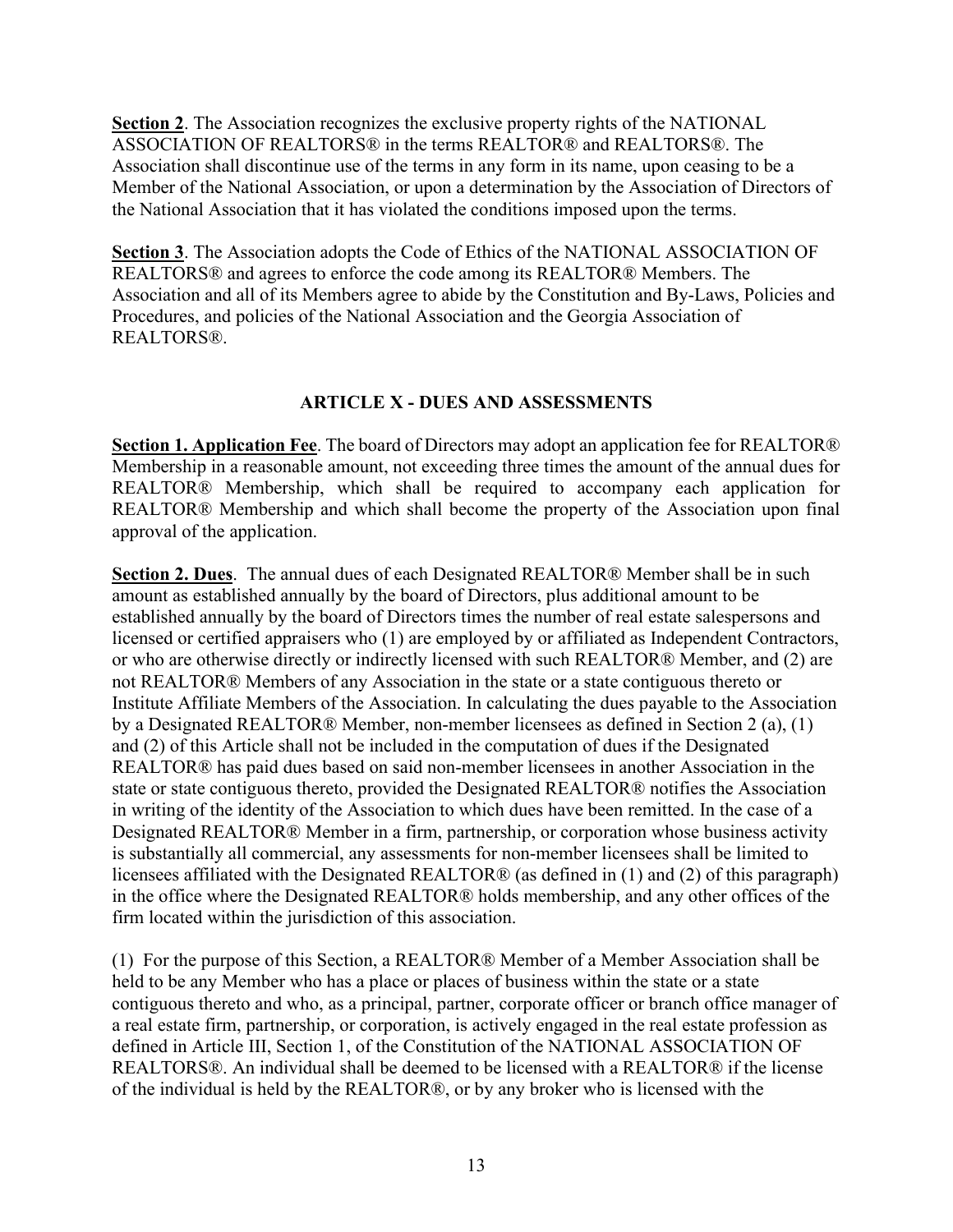REALTOR®, or by any entity in which the REALTOR® has a direct or indirect ownership interest and which is engaged in other aspects of the real estate business (except as provided for in Section 2 (a) (1) hereof) provided that such license is not otherwise included in the computation of dues payable by the principal, partner, corporate officer, or branch office manager of the entity.

A REALTOR® with a direct or indirect ownership interest in an entity engaged exclusively in soliciting and/or referring clients and customers to the REALTOR® for consideration on a substantially exclusive basis shall annually file with the association on a form approved by the association a list of the licensees affiliated with that entity and shall certify that all of the licensees affiliated with the entity are solely engaged in referring clients and customers and are not engaged in listing, selling, leasing, managing, counseling or appraising real property. The individuals disclosed on such form shall not be deemed to be licensed with the REALTOR® filing the form for purposes of this Section and shall not be included in calculating the annual dues of the Designated REALTOR®. *Designated REALTORS® shall notify the association within three (3) days of any change in status of licensees in a referral firm.*

The exemption for any licensee included on the certification form shall automatically be revoked upon the individual being engaged in real estate licensed activities (listing, selling, leasing, renting, managing, counseling, or appraising real property) other than referrals, and dues for the current fiscal year shall be payable.

Membership dues shall be prorated for any licensee included on a certification form submitted to the association who during the same calendar year applies for REALTOR® or REALTOR-ASSOCIATE® membership in the association. However, membership dues shall not be prorated if the licensee held REALTOR® or REALTOR-ASSOCIATE® membership during the preceding calendar year.

(b) REALTOR® Members. The annual dues of each REALTOR® Member other than the Designated REALTOR® shall be in such amount as established annually by the Association of Directors.

(c) Institute Affiliate Members. The annual dues of each Institute Affiliate Member shall be an amount as established in Article II of the Bylaws of the National Association of REALTORS®.

(d) Affiliate Members. The annual dues of each Affiliate Member shall be an amount as established annually by the Association of Directors.

(e) Public Service Members. The annual dues of each Public Service Member shall be an amount as established annually by the Association of Directors.

(f) Honorary Members. Dues payable, if any, shall be at the discretion of the Association of Directors.

(g) Student Members. Dues payable, if any, shall be at the discretion of the Association of Directors.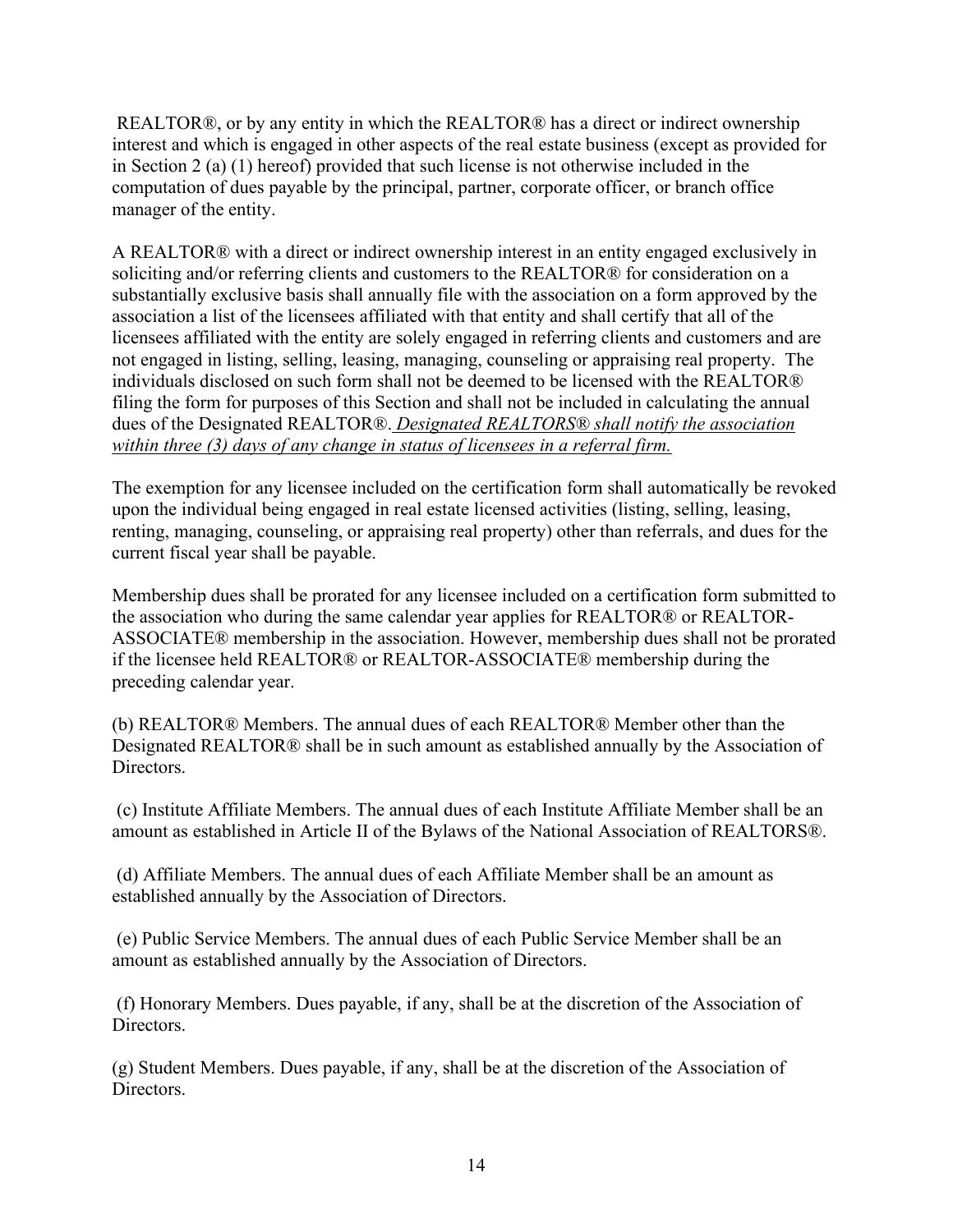**Section 3. Dues Payable**. Dues for all Members shall be payable annually in advance, and no later than the  $31<sup>st</sup>$  of December. Late fees shall be applied after this date. Dues shall be computed from the first day of each month in which a Member is notified of election and shall be prorated for the remainder of the year.

(a) In the event a sales licensee or licensed or certified appraiser who holds REALTOR Membership is dropped for nonpayment of Association dues, and the individual remains with the designated REALTOR®'s firm, the dues obligation of the "designated" REALTOR® (as set forth in Article X, Section 2, (a) will be increased to reflect the addition of a non-member licensee. Dues shall be calculated from the first day of the current fiscal year and are payable within thirty (30) days of the notice of termination.

**Section 4. Nonpayment of Financial Obligations**. If dues, fees, fines, or other assessments including amounts owed to the association or the association's multiple listing service are not paid within one (1) month after the due date, the nonpaying Member is subject to suspension at the discretion of the board of directors. Two (2) months after the due date, membership of the nonpaying member may be terminated at the discretion of the board of directors. Three (3) months after the due date, membership of the nonpaying Member shall automatically terminate unless within that time the amount due is paid. However, no action shall be taken to suspend or expel a member for nonpayment of disputed amounts until the accuracy of the amount owed has been confirmed by the board of directors. A former member who has had his/her membership terminated for nonpayment of dues, fees, fines, or other assessments duly levied in accordance with the provisions of these Bylaws or the provisions of other rules and regulations of the association or any of its services, departments, divisions, or subsidiaries may apply for reinstatement in a manner prescribed for new applicants for membership, after making payment in full of all accounts due as of the date of termination.

**Section 5. Deposits and Expenditures**. All monies received by the Association for any purpose shall be deposited to the credit of the Association in a financial institution or institutions selected by resolution of the Board of Directors. The CEO shall administer the day to day finances of the Association office, as approved by the Association's current operating budget. Capital expenditures in excess of \$25,000 may not be made unless authorized by 10% of the Association Members eligible to vote.

**Section 6. Notice of Dues, Fees, Fines, Assessments, and Other Financial Obligations of Members**. All dues, fees, fines, assessments, or other financial obligations to the Association or Association Multiple Listing Service shall be sent to the delinquent Association Member via any means of communication approved by the Association setting forth the amount owed and due date.

**Section 7. REALTOR® Emeriti**. The dues of REALTOR® Members who are REALTOR® Emeriti (as recognized by the National Association), Past Presidents of the National Association or recipients of the Distinguished Service Award shall be as determined by the Board of Directors.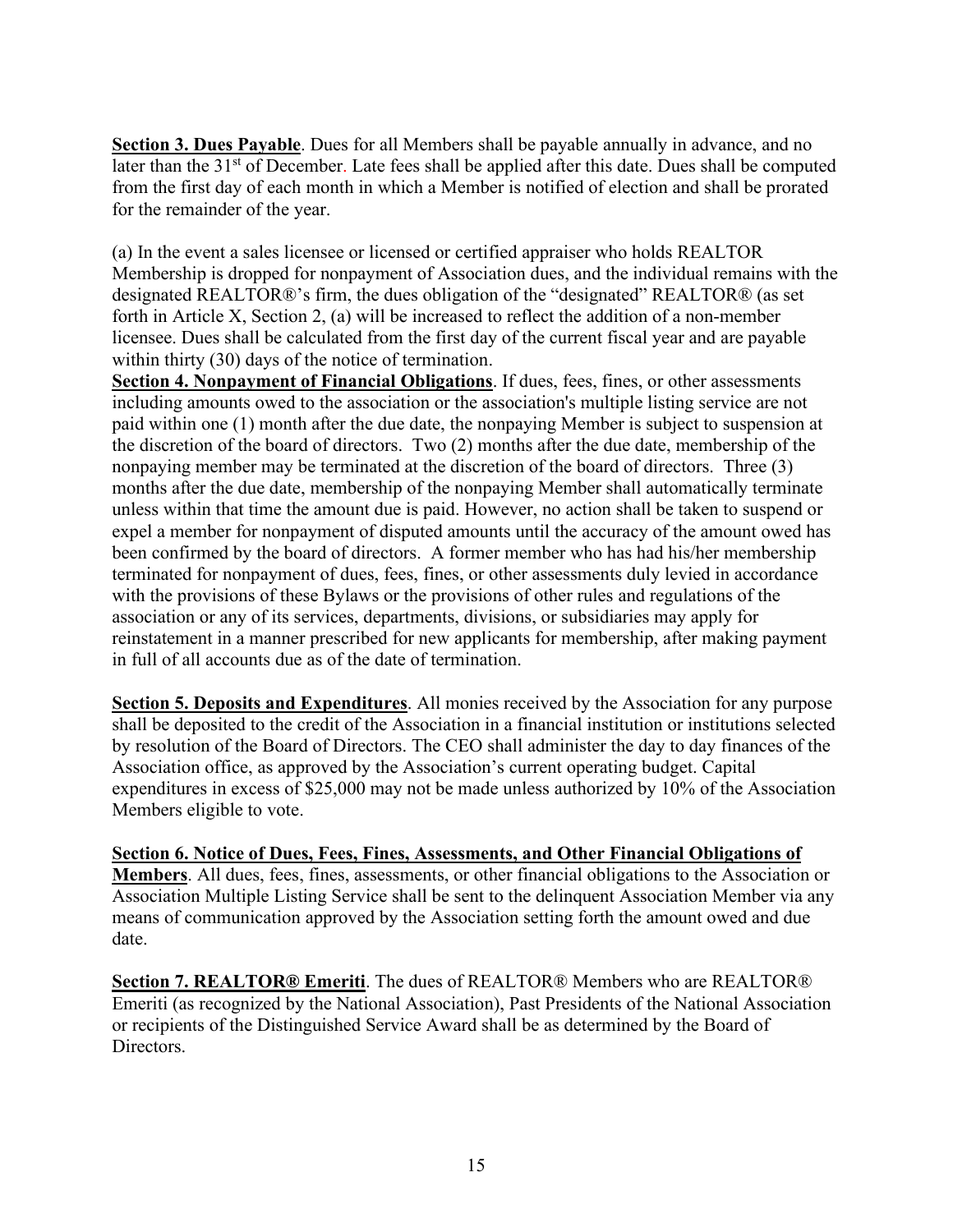**Section 8. Refunds**. Dues, fees or assessments paid by any Member to the Association, shall be the immediate property of the Northeast Georgia Board of REALTORS®, Inc.

(a) Resignation of membership in the Association shall not entitle the resigning Member to a refund or distribution of any portion of dues, fees or assessments paid prior to resignation.

(b) No resigning Member shall be relieved from any obligation for charges incurred for services or benefits actually rendered by the Association, or from dues, fees or assessments payable prior to such resignation.

(c) The Northeast Georgia Board of REALTORS®, Inc. shall make no distributions to any other organization except as may be lawfully authorized upon dissolution of the Association.

# **ARTICLE XI - OFFICERS AND DIRECTORS**

**Section 1. Officers**. The elected officers of the Association shall be a President, a President-Elect, a First Vice-President, and a Treasurer. They shall be elected for terms of one year. The Board of Director's may, upon a majority vote by the board, approve the Treasurer to serve one (1) additional year.

**Section 2. Duties of Officers**. The duties of the officers shall be such as their titles, by general usage, would indicate and such as may be assigned to them by the board of Directors. It shall be the particular duty of the CEO, or Association designee, to keep records of the Association and to carry on all necessary correspondence with the NATIONAL ASSOCIATION OF REALTORS® and the GEORGIA ASSOCIATION OF REALTORS®.

**Section 3. Board of Directors**. The governing body of the Association shall be a board of Directors consisting of the President, President-Elect, First Vice-President, Treasurer, Immediate Past-President, GAR Directors as allocated by the Georgia Association of REALTORS®, and six (6) REALTOR Members to serve as Directors. Directors shall be elected to serve for a term of two (2) years.

## **Section 4. Election of Officers and Directors**.

(a) At least two (2) months before the annual election, the President with the approval of the Board of Directors shall appoint a Nominating Committee of at least three (3) REALTOR® Members. The Nominating Committee shall select one candidate for each office and one candidate for each place to be filled on the Board of Directors. The report of the Nominating Committee shall be communicated to each Member eligible to vote at least three (3) weeks preceding the election. Additional candidates for the offices to be filled may be placed in nomination by petition signed by at least ten percent (10%) of the REALTOR® Members eligible to vote. The petition shall be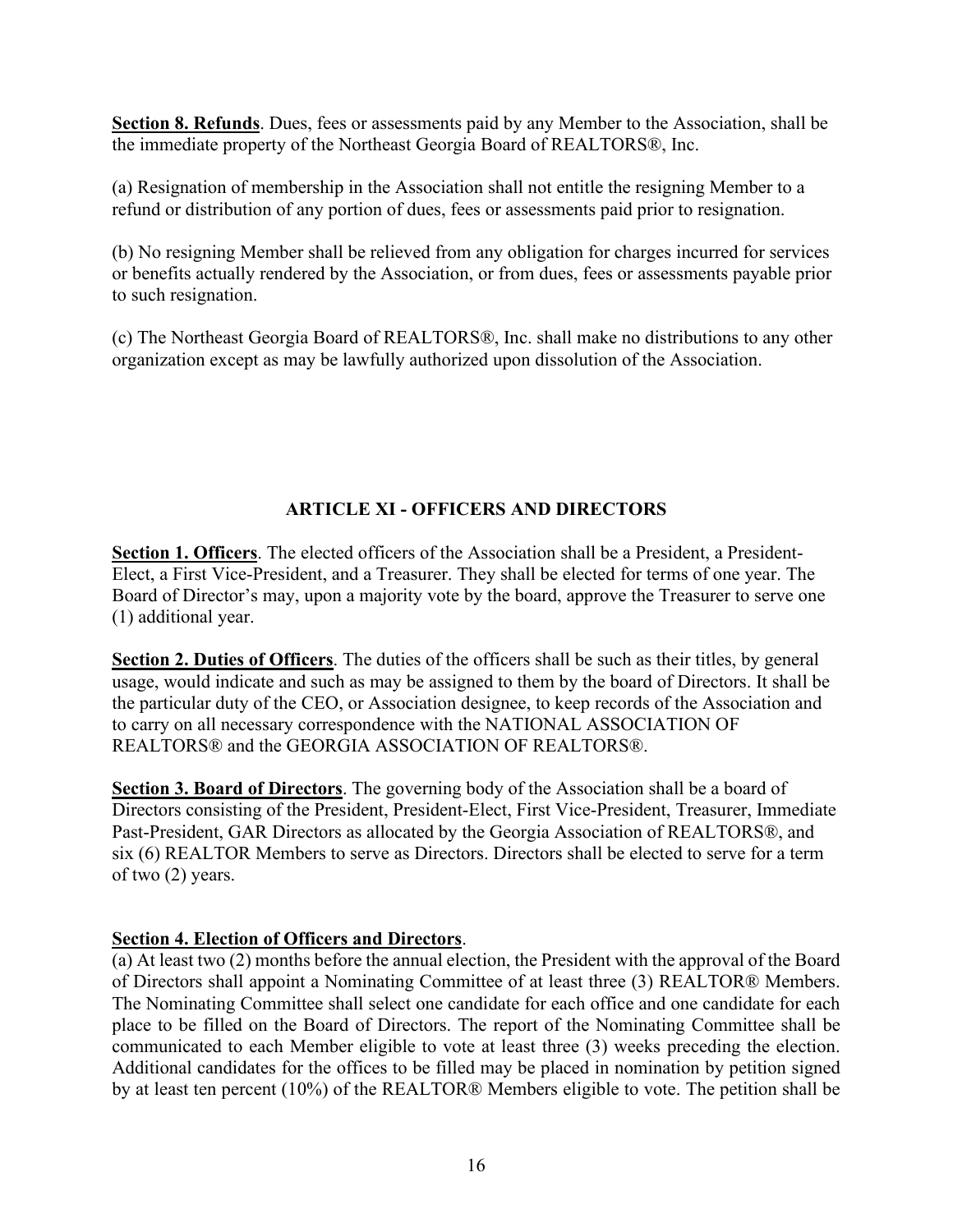filed with the CEO at least two (2) weeks before the election. The CEO shall communicate notice of such additional nominations to all Members eligible to vote before the election.

(b) The election of Officers and Directors shall take place at the annual meeting, or where permitted by state law, and in accordance with applicable state requirements; election of officers may be conducted by electronic means, in accordance with policies established by the Board of **Directors** 

(c) The President, with the approval of the Board of Directors, shall appoint an Election Committee of at least three (3) REALTOR® Members to conduct the election. In case of a tie vote, the issue shall be determined by a quorum of REALTOR members eligible to vote.

**Section 5. Vacancies**. Vacancies among the elected Officers and the Board of Directors that occur after members take office shall be filled as determined by the President and shall be confirmed by a simple majority vote of the Board of Directors for the remaining term of the office.

**Section 6. Removal of Officer and Directors**. In the event that an Officer or Director is deemed to be incapable of fulfilling the duties for which elected, but will not resign from office voluntarily, the Officer or Director may be removed from office by a majority vote of the Board of Directors.

**Section 7. Chief Staff Executive.** There shall be a chief staff executive, appointed by the board of directors, who shall be the chief administrative officer of the association. The chief staff executive shall have the authority to hire, supervise, evaluate and terminate other staff, if any, and shall perform such other duties as prescribed by the board of directors.

# **ARTICLE XII - MEETINGS**

**Section 1. Annual Meetings**. The annual meeting of the Association shall be held during September of each year, the date, place, and hour to be designated by the Board of Directors.

**Section 2. Meetings of Directors**. The Board of Directors shall designate a regular time and place for meetings, and if available, may conduct meetings via teleconferencing or by any other electronic means available that allows full participation by the Board of Directors. If any member of the Association of Directors is absent from two (2) regular or special called meetings within their appointed term without notifying the CEO or President of their intended absence, said member may be subject to removal from the Board of Directors. A vote by the Board of Directors shall be conducted in order to remove any member from serving on the Board of Directors.

**Section 3. Other Meetings**. Meetings of the Members may be held at other times as the President or the Board of Directors may determine, or upon communicated request of at least 10 percent (10%) of the Members eligible to vote.

**Section 4. Notice of Meetings**. Notice shall be communicated to every Member entitled to participate in an Association sanctioned meeting at least one (1) week preceding all meetings. If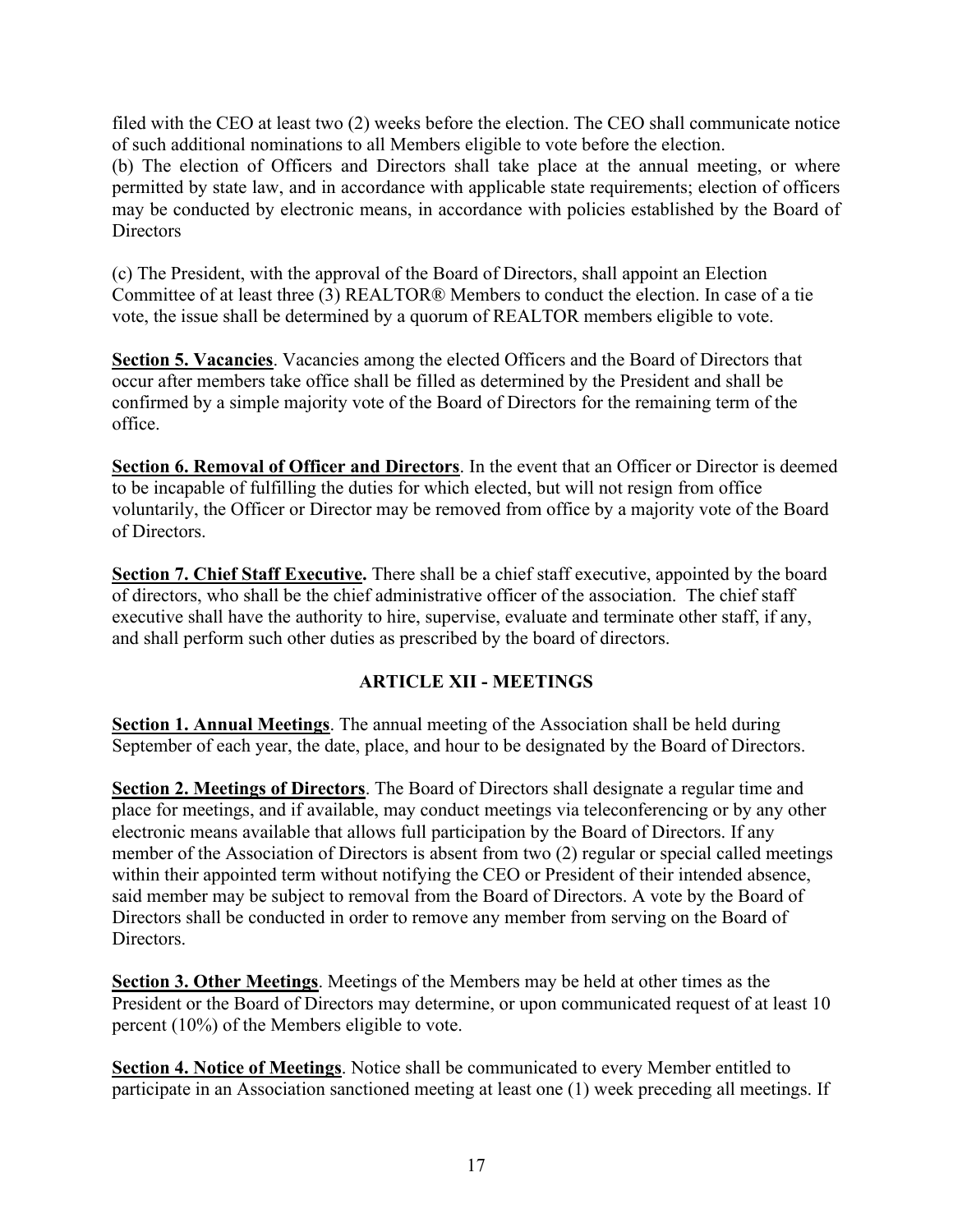a special meeting is called, a statement of the purpose of the meeting shall accompany the notice. Approved communication sent to each Principal office shall be considered notice. It shall be the sole responsibility of the Broker/Manager to inform REALTOR® Members within the company of all meeting notices.

When available, electronic voting is an option that can be utilized in order for membership to vote on Association matters that require membership to be involved in the transaction of business.

**Section 5. Quorum.** A quorum for the transaction of business by membership shall consist of 10 percent (10%) of the Members eligible to vote. Quorum for the Board of Director's and Committee meetings shall be two-thirds (2/3) of the eligible members.

**Section 6. Electronic Transaction of Business.** To the fullest extent permitted by law, the Board of Directors or membership may conduct business by electronic means.

# **ARTICLE XIII - COMMITTEES**

**Section 1. Standing Committees**. The President shall appoint from among the REALTOR® Members, subject to confirmation by the Board of Directors, the following standing committees: Executive, Multiple Listing, Other Committees are identified in the Policies and Procedures

Appointments to the Professional Standards Committee and Grievance Committee shall be consistent with the Cooperative Professional Standards Enforcement Agreement between the Northeast Georgia Board of REALTORS® and the Georgia Association of REALTORS®.

**Section 2. Special Committees**. The President shall appoint, subject to the confirmation by the Board of Directors, special committees as deemed necessary.

**Section 3. Organization**. All committees shall be of such size and shall have duties, functions, and powers as assigned by the President or the Board of Directors except as otherwise provided in these By-Laws.

Any Committee Member who fails to attend two (2) regular or special Committee meetings, may be removed from the Committee roster at the discretion of the Committee Chairperson. The vacancy may be filled by recommendation from the Chairperson and confirmed by the President.

**Section 4. President.** The President, President-Elect, First Vice-President and CEO shall be an ex-officio member of all standing committees and shall be notified by each Committee Chairperson of all scheduled meetings in advance.

# **ARTICLE XIV - FISCAL AND ELECTIVE YEAR**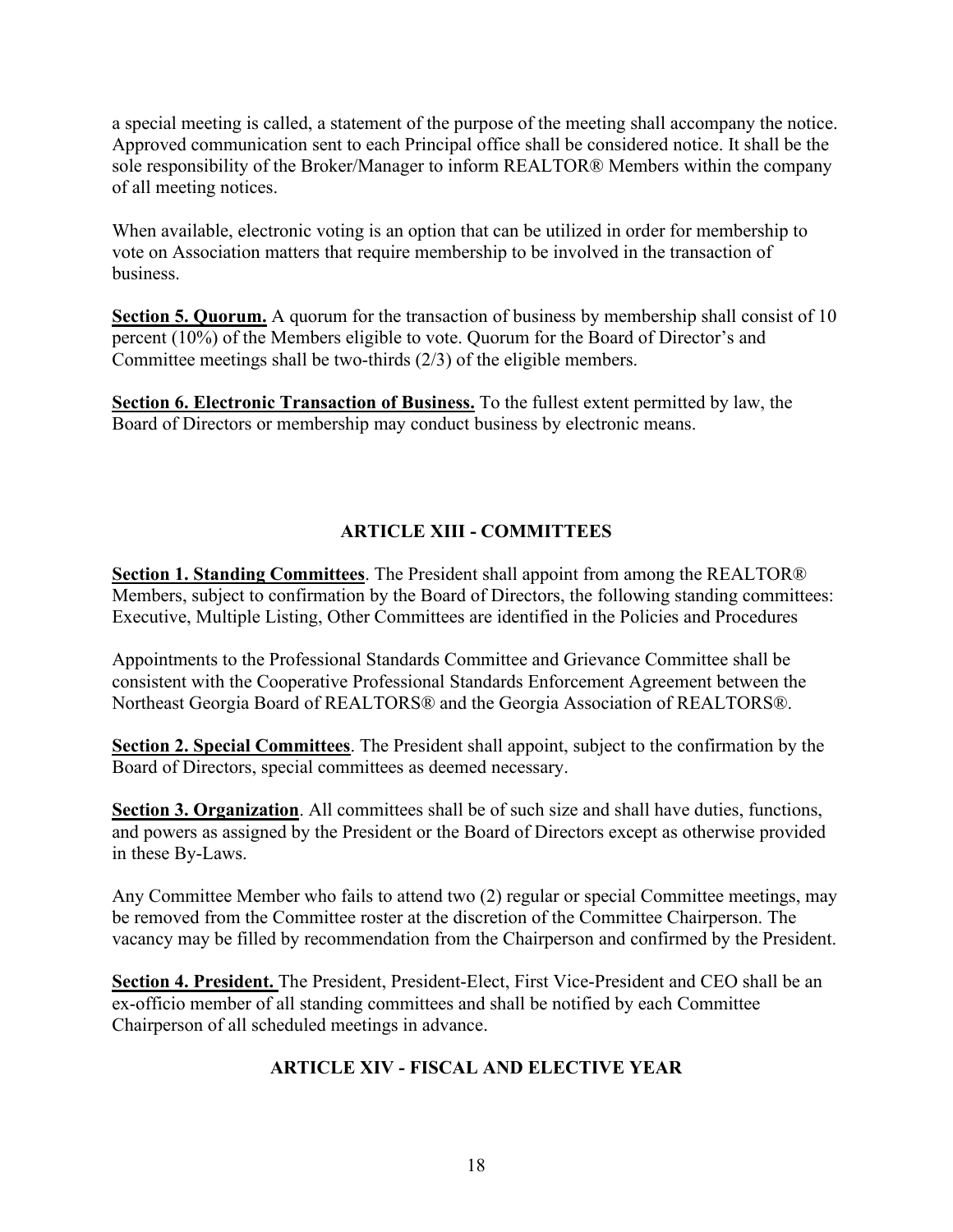**Section 1.** The fiscal and elective year of the Association shall be January 1, to December 31.

## **ARTICLE XV - RULES OF ORDER**

**Section 1**. Robert's Rules of Order, latest edition, shall be recognized as the authority governing the meetings of the Association, its Board of Directors, and committees, in all instances wherein its provisions do not conflict with these By-Laws.

#### **ARTICLE XVI - AMENDMENTS**

**Section 1**. These By-Laws may be amended by a majority vote of Members qualified to vote, provided the substance of such proposed amendment or amendments shall be plainly stated in the electronic notification communicated to membership. When Bylaws amendments are mandated by NAR policy, the Bylaws may be automatically amended to reflect the mandate as of the effective date of the mandatory policy authorized by the NATIONAL ASSOCIATON OF REALTORS®. The Association shall provide notice of that change through some form of electronic communication.

**Section 2**. Notice of the results from electronic voting by membership shall be communicated to members upon final tabulation of member votes.

**Section 3**. Amendments to these By-Laws affecting the admission or qualification of REALTOR® and Institute Affiliate Members, the use of the terms REALTOR® and REALTORS®, or any alteration in the territorial jurisdiction of the Association shall become effective immediately upon their approval as authorized by the Association of Directors of the NATIONAL ASSOCIATION OF REALTORS®.

## **ARTICLE XVII - DISSOLUTION**

**Section 1**. Upon the dissolution or winding up of affairs of this Association, the Board of Directors, after providing for the payment of all obligations, shall distribute any remaining assets to the Georgia Association of REALTORS® or, within its discretion, to any other non-profit tax exempt organization.

## **ARTICLE XVIII - MULTIPLE LISTING**

## **Multiple Listing Service Operated as a Committee of the Association**

**Section 1. Authority**. The Association of REALTORS® shall maintain for the use of its Members a Multiple Listing Service (MLS) which shall be subject to the By-Laws of the Association of REALTORS® and such Rules and Regulations as may be hereinafter adopted.

**Section 2. Purpose**. A Multiple Listing Service is a means by which authorized Participants make blanket unilateral offers of compensation to other Participants (acting either as subagents, buyer agents, or transaction brokers in other agency or non-agency capacities defined by law); by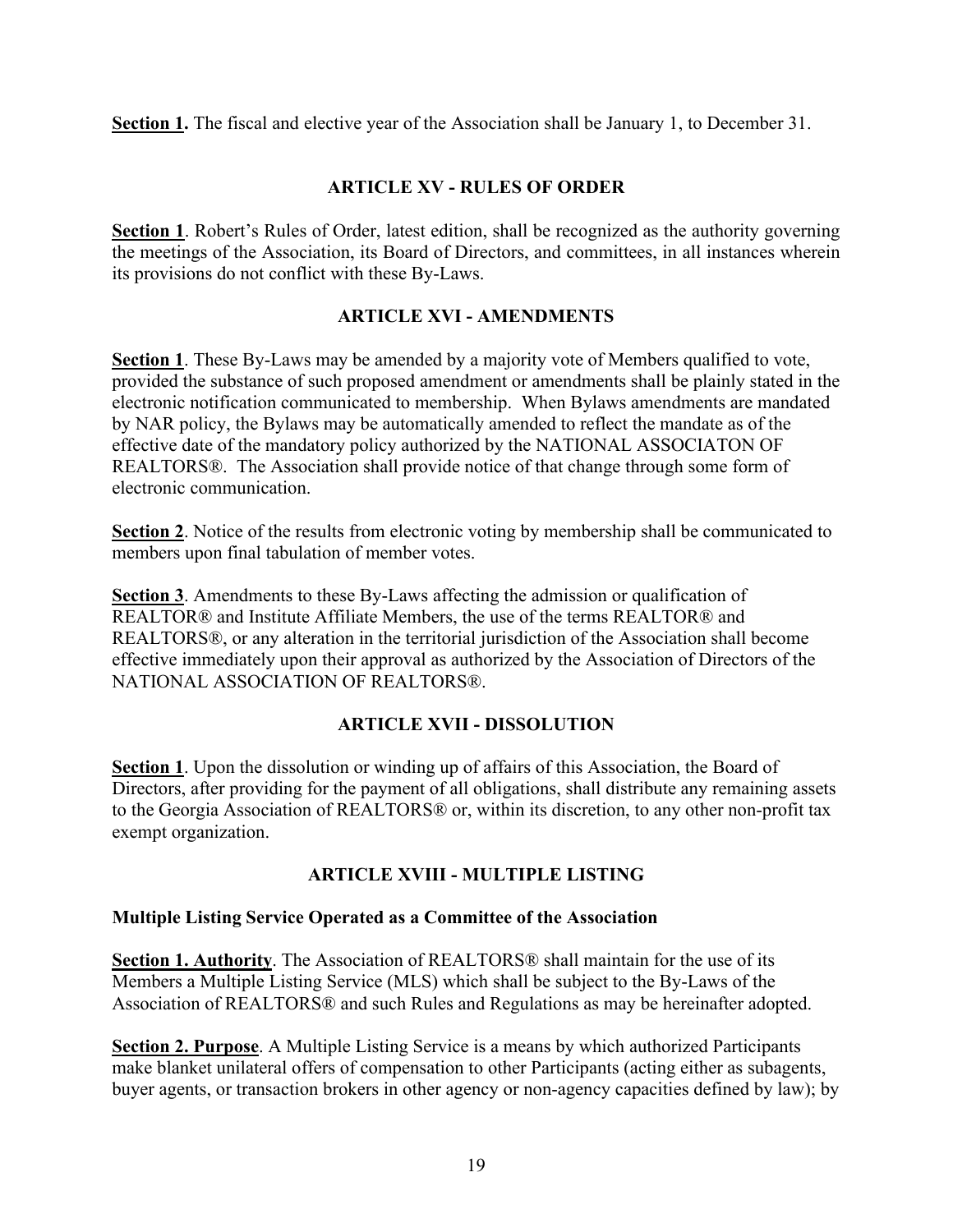which cooperation among participants is enhanced; by which information is accumulated and disseminated to enable authorized Participants to prepare appraisals, analyses, and other valuations of real property for bona fide clients and customers; by which participants engaging in real estate appraisal contribute to common data bases; and is a facility for the orderly correlation and dissemination of listing information so participants may better serve their clients and the public. Entitlement to compensation is determined by the cooperating broker's performance as a procuring cause of the sale (or lease).

**Section 3. Participation.** Any REALTOR® Member of this or any other Association who is a principal, partner, or corporate officer, or branch office manager acting on behalf of the principal, without further qualification shall be eligible to participate in Multiple Listing upon agreeing in writing to conform to the Rules and Regulations thereof and to pay the costs incidental thereto. However, under no circumstances is any individual or firm, regardless of membership status, entitled to Multiple Listing Service "Membership" or "Participation" unless they hold a current, valid real estate broker's license and offer or accept compensation to and from other Participants or are licensed or certified by an appropriate state regulatory agency to engage in the appraisal of real property. Use of information developed by or published by a Association Multiple Listing Service is strictly limited to the activities authorized under a Participant's licensure(s) or certification and unauthorized uses are prohibited. Further, none of the foregoing is intended to convey "Participation" or "Membership" or any right of access to information developed or published by a Association Multiple Listing Service where access to such information is prohibited by law.

Mere possession of a broker's license is not sufficient to qualify for MLS participation. Rather, the requirement that an individual or firm offers or accepts cooperation and compensation means that the participant actively endeavors during the operation of its real estate business to list real property of the type listed on the MLS and/or to accept offers of cooperation and compensation made by listing brokers or agents in the MLS. "Actively" means on a continual and ongoing basis during the operation of the participant's real estate business. The ''actively" requirement is not intended to preclude MLS participation by a participant or potential participant that operates a real estate business on a part-time, seasonal, or similarly time-limited basis or that has its business interrupted by periods of relative inactivity occasioned by market conditions. Similarly, the requirement is not intended to deny MLS participation to a participant or potential participant who has not achieved a minimum number of transactions despite good faith efforts. Nor is it intended to permit an MLS to deny participation based on the level of service provided by the participant or potential participant as long as the level of service satisfies state law.

The key is that the participant or potential participant actively endeavors to make or accept offers of cooperation and compensation with respect to properties of the type that are listed on the MLS in which participation is sought. This requirement does not permit an MLS to deny participation to a participant or potential participant that operates a "Virtual Office Website" (VOW) (including a VOW that the participant uses to refer customers to other participants) if the participant or potential participant actively endeavors to make or accept offers of cooperation and compensation. An MLS may evaluate whether a participant or potential participant actively endeavors during the operation of its real estate business to offer or accept cooperation and compensation only if the MLS has a reasonable basis to believe that the participant or potential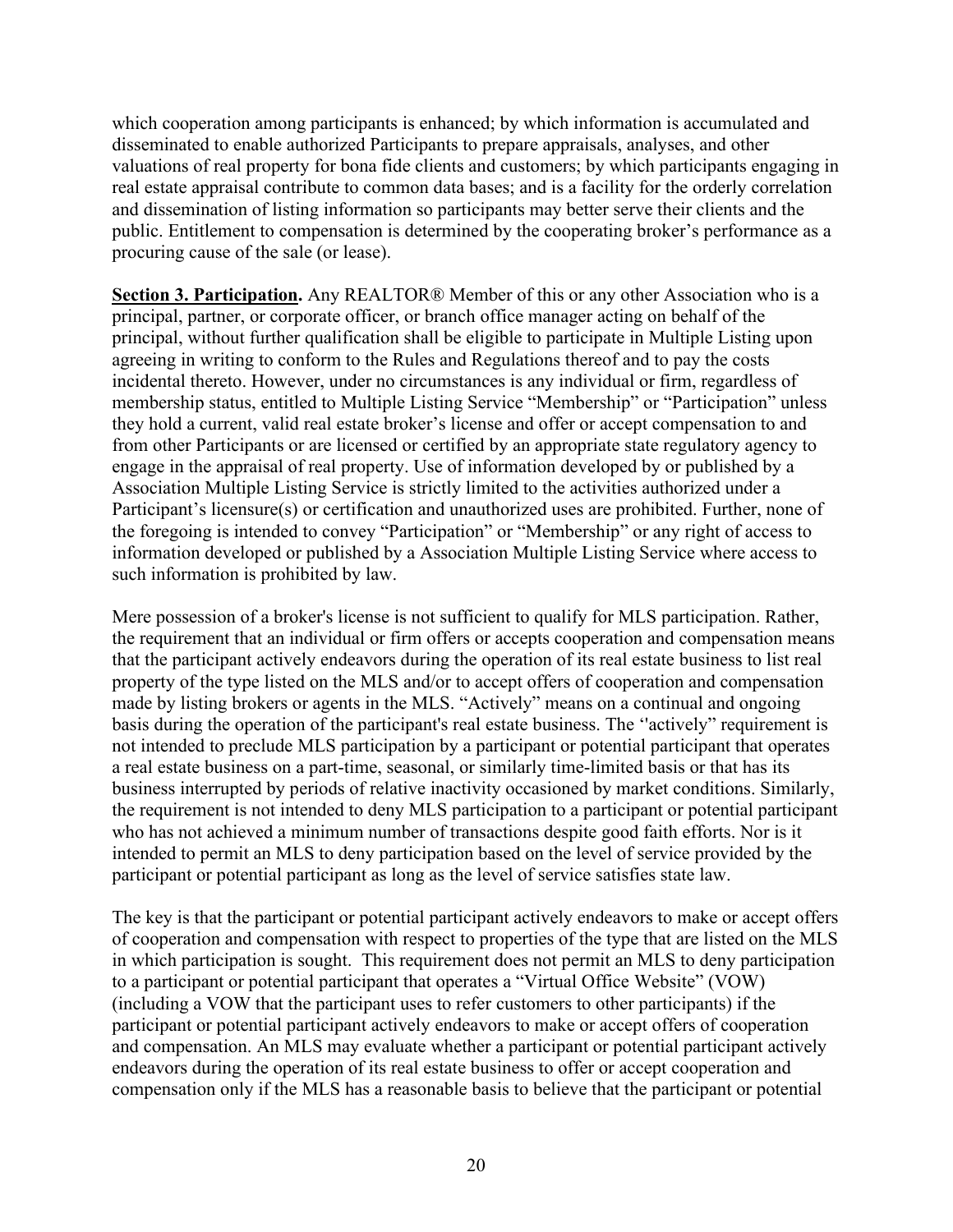participant is in fact not doing so. The membership requirement shall be applied in a nondiscriminatory manner to all participants and potential participants.

#### **Participation to establish nonmember participation rights**

A non-member applicant for MLS Participation who is a principal, partner, corporate officer or branch office manager acting on behalf of a principal, shall supply evidence satisfactory to the Membership Committee that he/she has no record of recent or pending bankruptcy, has no record of official sanctions involving unprofessional conduct; agrees to complete a course of instruction (if any) covering the MLS Rules and Regulations and computer training related to MLS information entry and retrieval, and shall pass such reasonable and nondiscriminatory written examination thereon as may be required by the MLS; and shall agree that if elected as a Participant, he/she will abide by the Rules and Regulations, and pay the MLS fees and dues, including any non-member fee differential (if any), as from time to time established. Under no circumstances is any individual or firm entitled to Multiple Listing Service "Membership" or "Participation" unless they hold a current, valid real estate broker's license and offer or accept compensation to and from other Participants or are licensed or certified by an appropriate state regulatory agency to engage in the appraisal of real property. Use of information developed by or published by a Association Multiple Listing Service is strictly limited to the activities authorized under a Participant's licensure(s) or certification and unauthorized uses are prohibited. Further, none of the foregoing is intended to convey participation or membership or any right of access to information developed by or published by a Association Multiple Listing Service where access to such information is prohibited by law.

Mere possession of a broker's license is not sufficient to qualify for MLS participation. Rather, the requirement that an individual or firm offers or accepts cooperation and compensation means that the participant actively endeavors during the operation of its real estate business to list real property of the type listed on the MLS and/or to accept offers of cooperation and compensation made by listing brokers or agents in the MLS. "Actively" means on a continual and ongoing basis during the operation of the participant's real estate business. The ''actively" requirement is not intended to preclude MLS participation by a participant or potential participant that operates a real estate business on a part-time, seasonal, or similarly time-limited basis or that has its business interrupted by periods of relative inactivity occasioned by market conditions. Similarly, the requirement is not intended to deny MLS participation to a participant or potential participant who has not achieved a minimum number of transactions despite good faith efforts. Nor is it intended to permit an MLS to deny participation based on the level of service provided by the participant or potential participant as-long-as the level of service satisfies state law. The key is that the participant or potential participant actively endeavors to make or accept offers of cooperation and compensation with respect to properties of the type that are listed on the MLS in which participation is sought. This requirement does not permit an MLS to deny participation to a participant or potential participant that operates a "Virtual Office Website" (VOW) (including a VOW that the participant uses to refer customers to other participants) if the participant or potential participant actively endeavors to make or accept offers of cooperation and compensation. An MLS may evaluate whether a participant or potential participant actively endeavors during the operation of its real estate business to offer or accept cooperation and compensation only if the MLS has a reasonable basis to believe that the participant or potential